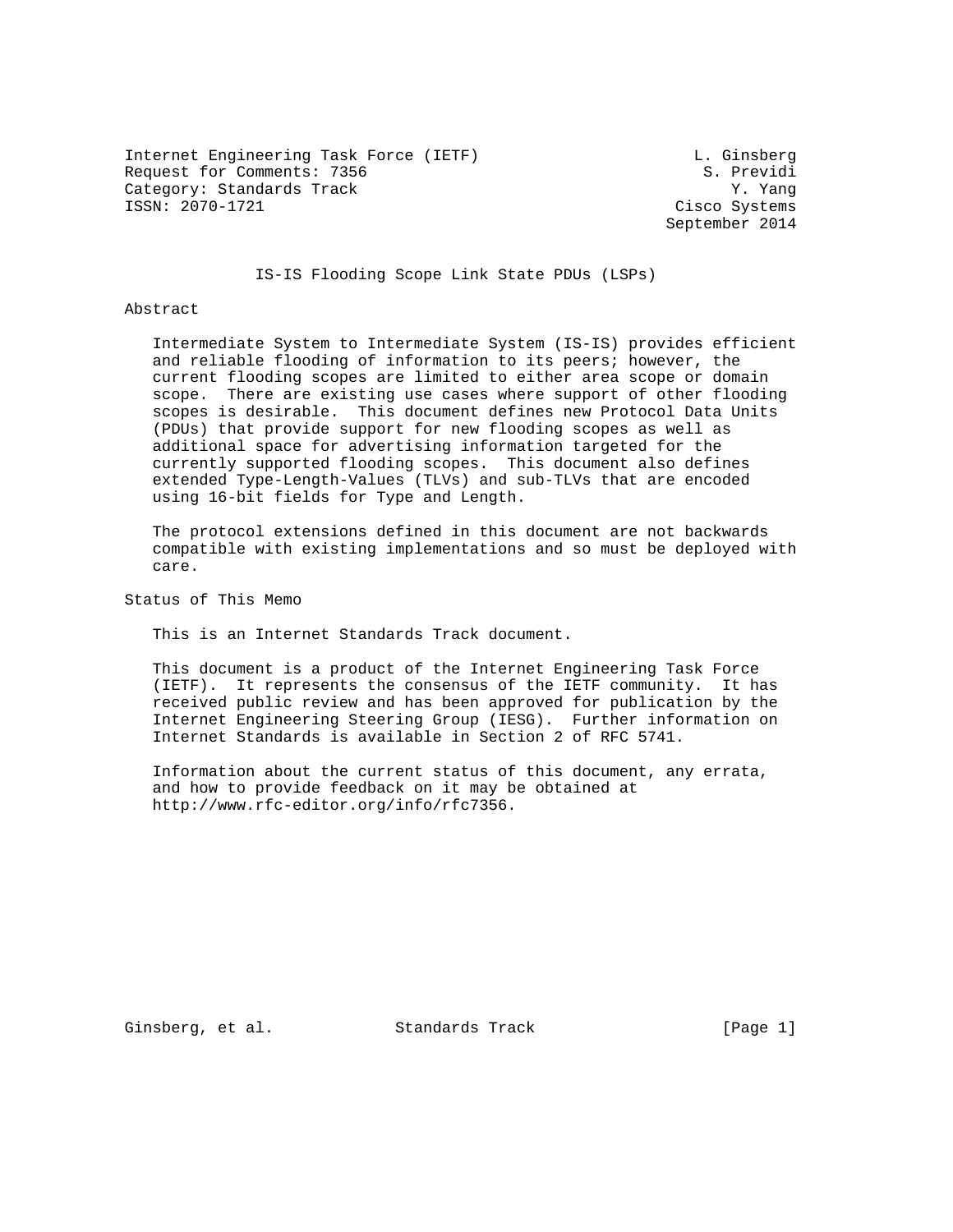Copyright Notice

 Copyright (c) 2014 IETF Trust and the persons identified as the document authors. All rights reserved.

 This document is subject to BCP 78 and the IETF Trust's Legal Provisions Relating to IETF Documents

 (http://trustee.ietf.org/license-info) in effect on the date of publication of this document. Please review these documents carefully, as they describe your rights and restrictions with respect to this document. Code Components extracted from this document must include Simplified BSD License text as described in Section 4.e of the Trust Legal Provisions and are provided without warranty as described in the Simplified BSD License.

 This document may contain material from IETF Documents or IETF Contributions published or made publicly available before November 10, 2008. The person(s) controlling the copyright in some of this material may not have granted the IETF Trust the right to allow modifications of such material outside the IETF Standards Process. Without obtaining an adequate license from the person(s) controlling the copyright in such materials, this document may not be modified outside the IETF Standards Process, and derivative works of it may not be created outside the IETF Standards Process, except to format it for publication as an RFC or to translate it into languages other than English.

Ginsberg, et al. Standards Track [Page 2]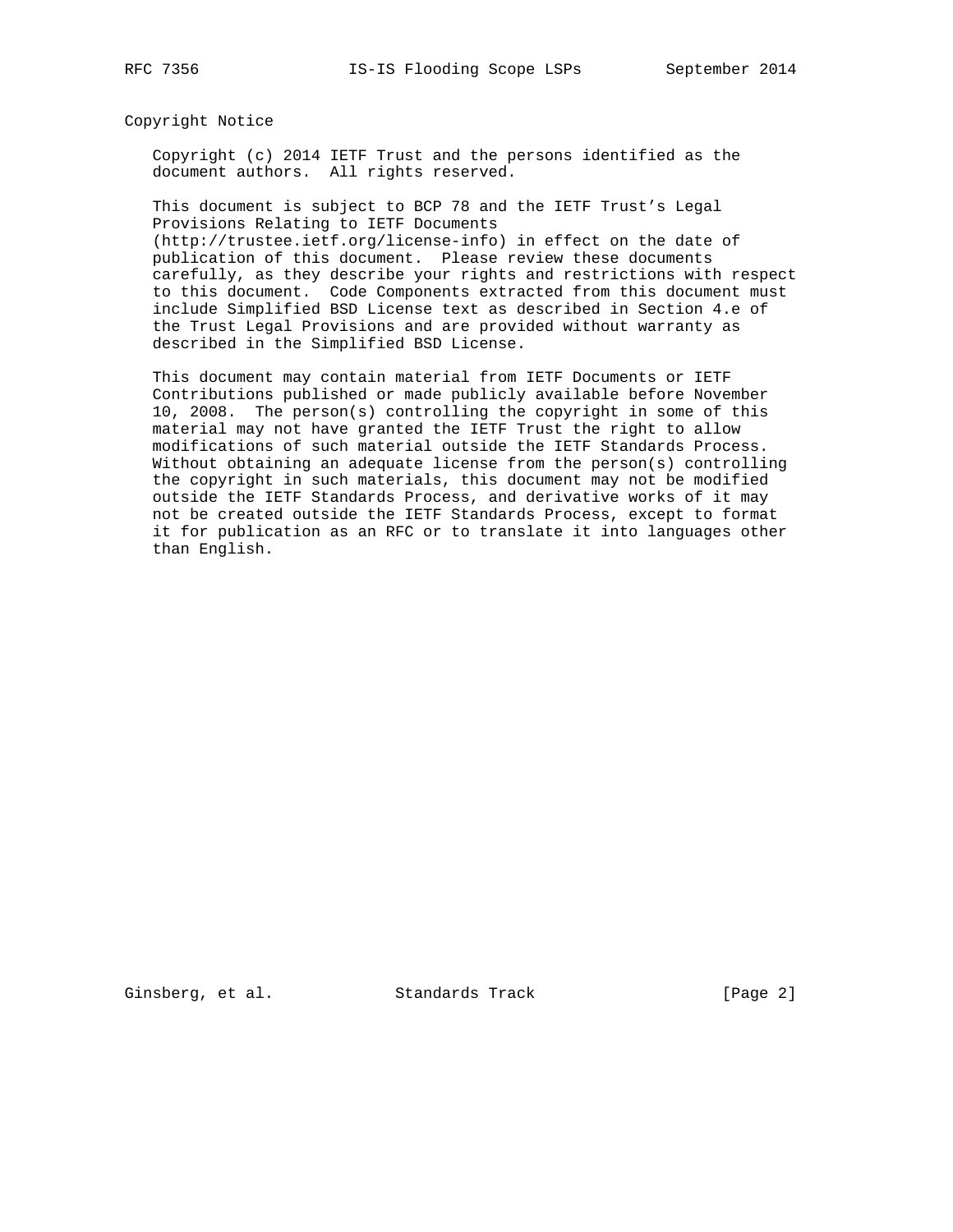Table of Contents

| $\mathbf{1}$<br>Introduction $\ldots \ldots \ldots \ldots \ldots \ldots \ldots \ldots$ |  |  |  |  | 3  |
|----------------------------------------------------------------------------------------|--|--|--|--|----|
| 1.1.                                                                                   |  |  |  |  | 5  |
|                                                                                        |  |  |  |  | 5  |
| Use of Extended TLVs and Extended Sub-TLVs<br>2.1.                                     |  |  |  |  | 5  |
| Use of Standard Code Points in Extended TLVs and Extended<br>2.2.                      |  |  |  |  |    |
| Sub-TLVs                                                                               |  |  |  |  | 6  |
| 3.                                                                                     |  |  |  |  | 6  |
| Flooding Scoped LSP Format<br>3.1.                                                     |  |  |  |  | 7  |
| 3.2. Flooding Scoped CSNP Format                                                       |  |  |  |  | 10 |
| Flooding Scope PSNP Format<br>3.3.                                                     |  |  |  |  | 12 |
| 4. Flooding Scope Update Process Operation                                             |  |  |  |  | 13 |
| 4.1.                                                                                   |  |  |  |  | 14 |
| Operation on Point-to-Point Circuits<br>4.2.                                           |  |  |  |  | 14 |
| 4.3.<br>Operation on Broadcast Circuits                                                |  |  |  |  | 14 |
| Use of Authentication<br>4 4                                                           |  |  |  |  | 15 |
|                                                                                        |  |  |  |  | 15 |
| 5.                                                                                     |  |  |  |  | 15 |
| Graceful Restart Interactions<br>б.                                                    |  |  |  |  | 16 |
| Multi-instance Interactions<br>7 <sub>1</sub>                                          |  |  |  |  | 16 |
| 8.                                                                                     |  |  |  |  | 16 |
| Extending LSP Set Capacity<br>9.                                                       |  |  |  |  | 17 |
|                                                                                        |  |  |  |  | 18 |
| 11. Announcing Support for Flooding Scopes                                             |  |  |  |  | 19 |
|                                                                                        |  |  |  |  | 20 |
|                                                                                        |  |  |  |  | 21 |
|                                                                                        |  |  |  |  | 21 |
|                                                                                        |  |  |  |  | 21 |
| 15.1.                                                                                  |  |  |  |  | 21 |
| 15.2. Informative References                                                           |  |  |  |  | 22 |

### 1. Introduction

 The Update Process, as defined by [IS-IS], provides reliable and efficient flooding of information to all routers in a given flooding scope. Currently, the protocol supports two flooding scopes and associated PDUs. Level 1 (L1) Link State PDUs (LSPs) are flooded to all routers in an area. Level 2 (L2) LSPs are flooded to all routers in the Level 2 subdomain. The basic operation of the Update Process can be applied to any subset of the routers in a given topology so long as that topology is not partitioned. It is, therefore, possible to introduce new PDUs in support of other flooding scopes and utilize the same Update Process machinery to provide the same reliability and efficiency that the Update Process currently provides for L1 and L2 scopes. This document defines these new PDUs and the modified Update Process rules that are to be used in supporting new flooding scopes.

Ginsberg, et al. Standards Track [Page 3]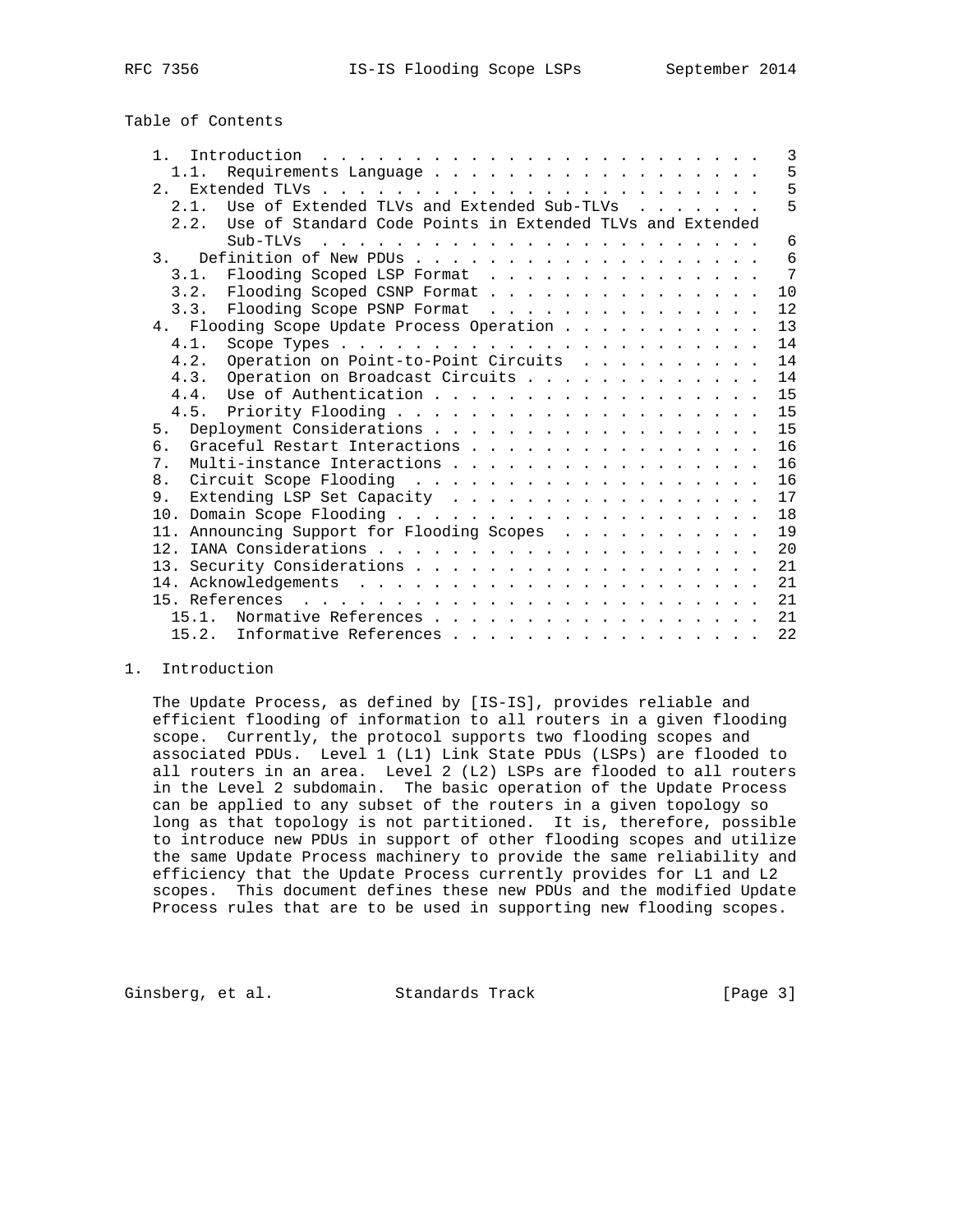New deployment cases have introduced the need for reliable and efficient circuit scope flooding. For example, Appointed Forwarder information, as defined in [RFC7176], needs to be flooded reliably and efficiently to all Routing Bridges (RBridges) on a broadcast circuit. Currently, only IS-IS Hellos (IIHs) have the matching scope -- but IIHs are unreliable, i.e., individual IIHs may be lost without affecting correct operation of the protocol. To provide reliability in cases where the set of information to be flooded exceeds the carrying capacity of a single PDU requires sending the information periodically even when no changes in the content have occurred. When the information content is large, this is inefficient and still does not provide a guarantee of reliability. This document defines circuit scope flooding in order to provide a solution for such cases.

 Another existing limitation of [IS-IS] is the carrying capacity of an LSP set. It has been noted in [RFC5311] that the set of LSPs that may be originated by a system at each level is limited to 256 LSPs, and the maximum size of each LSP is limited by the minimum Maximum Transmission Unit (MTU) of any link used to flood LSPs. [RFC5311] has defined a backwards-compatible protocol extension that can be used to overcome this limitation if needed. While the [RFC5311] solution is viable, in order to be interoperable with routers that do not support the extension, it imposes some restrictions on what can/ cannot be advertised in the Extended LSPs and requires allocation of multiple unique system IDs to a given router. A more flexible and less constraining solution is possible if interoperability with legacy routers is not a requirement. By definition, the introduction of new PDUs required to support new flooding scopes is not interoperable with legacy routers. It is, therefore, possible to simultaneously introduce an alternative solution to the limited LSP set carrying capacity of Level 1 and Level 2 LSPs as part of the extensions defined in this document. This capability is also defined in this document.

 Standard IS-IS TLVs are encoded using an 8-bit type and an 8-bit length. In cases where the set of information about a single object exceeds 255 octets, multiple TLVs are required to encode all of the relevant information. This document introduces extended TLVs and extended sub-TLVs that use a 16-bit Type field and a 16-bit Length field.

 The PDU Type field in the common header for all IS-IS PDUs is a 5-bit field. Therefore, possible PDU types supported by the protocol are limited to a maximum of 32. In order to minimize the need to introduce additional PDU types in the future, the new PDUs introduced in this document are defined so as to allow multiple flooding scopes to be associated with the same PDU type. This means if new flooding scopes are required in the future, the same PDU type can be used.

Ginsberg, et al. Standards Track [Page 4]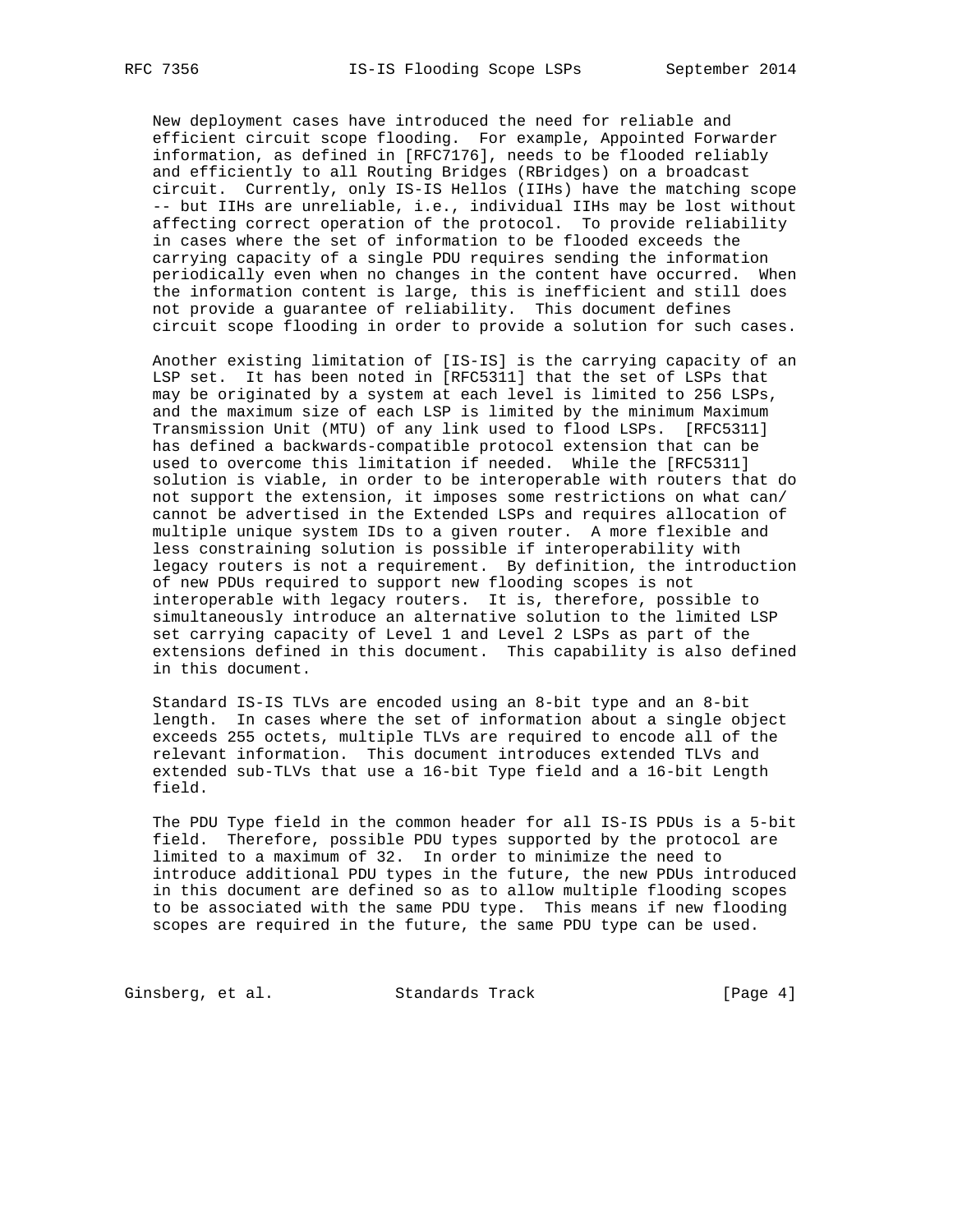### 1.1. Requirements Language

 The key words "MUST", "MUST NOT", "REQUIRED", "SHALL", "SHALL NOT", "SHOULD", "SHOULD NOT", "RECOMMENDED", "MAY", and "OPTIONAL" in this document are to be interpreted as described in [RFC2119].

### 2. Extended TLVs

 Standard TLVs as defined in [IS-IS] as well as standard sub-TLVs (first introduced in [RFC5305]) have an 8-bit Type field and an eight-bit Length field. This constrains the information included in a single TLV or sub-TLV to 255 octets. With the increasing use of sub-TLVs, it becomes more likely that the amount of information about a single object that needs to be advertised may exceed 255 octets. In such cases, the information is encoded in multiple TLVs. This leads to less efficient encoding since the information that uniquely identifies the object must be repeated in each TLV and requires additional implementation complexity when receiving the information to ensure that all information about the object is correctly collected from the multiple TLVs.

 This document introduces extended TLVs and extended sub-TLVs. These are encoded using a 16-bit Type field and a 16-bit Length field.

2.1. Use of Extended TLVs and Extended Sub-TLVs

 The following restrictions apply to the use of extended TLVs and extended sub-TLVs:

- o Extended TLVs and extended sub-TLVs are permitted only in Flooding Scope PDUs that have a flooding scope designated for their use (defined later in this document)
- o A given flooding scope supports either the use of standard TLVs and standard sub-TLVs or the use of extended TLVs and extended sub-TLVs, but not both
- o Extended TLVs and extended sub-TLVs MUST be used together, i.e., using Standard sub-TLVs within an Extended TLV or using Extended sub-TLVs within a Standard TLV is invalid
- o If additional levels of TLVs (e.g., sub-sub-TLVs) are introduced in the future, then the size of the Type and Length fields in these new sub-types MUST match the size used in the parent
- o The 16-bit Type and Length fields are encoded in network byte order

Ginsberg, et al. Standards Track [Page 5]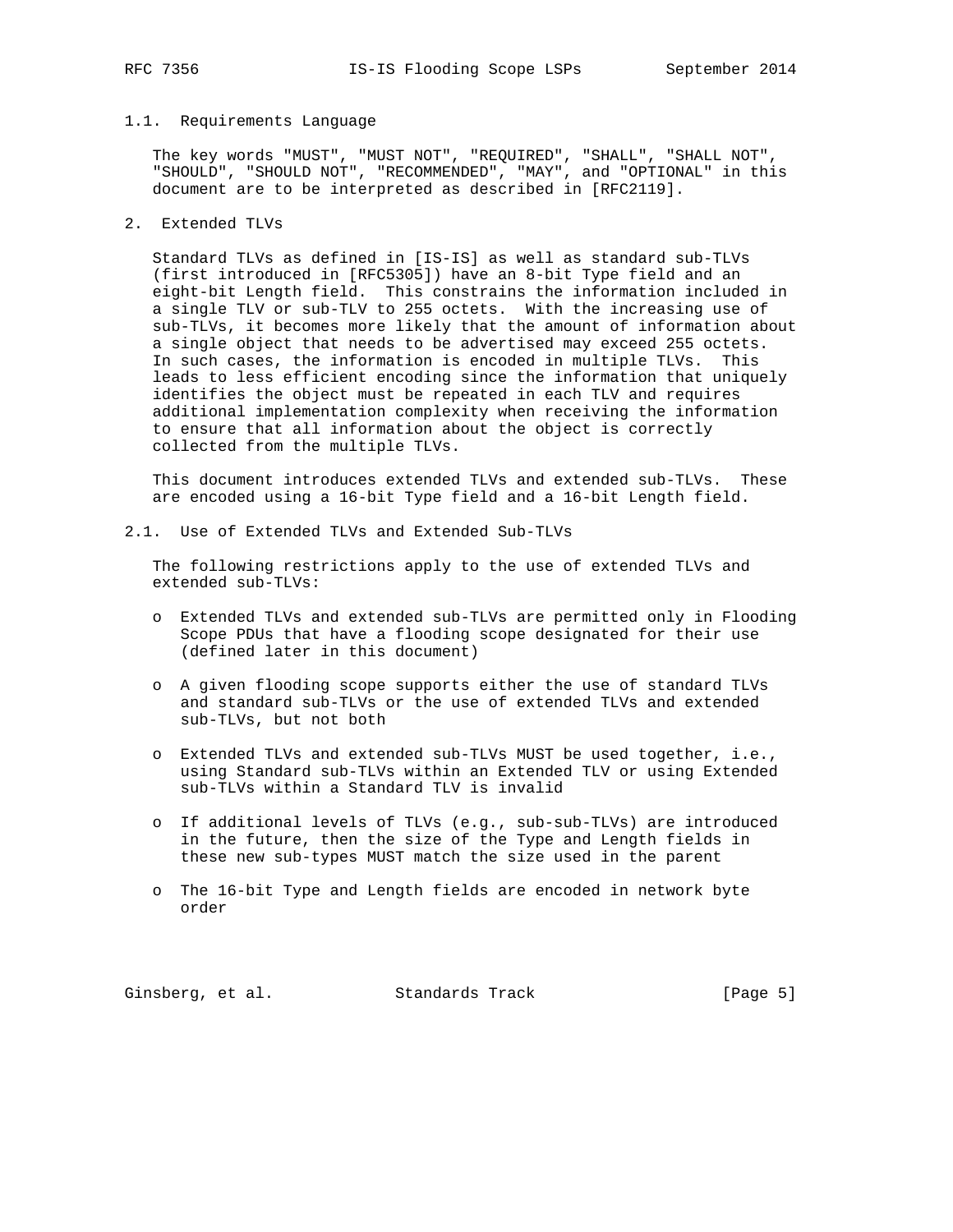- o Use of extended TLVs and extended sub-TLVs does not alter in any way the maximum size of PDUs that may sent or received
- 2.2. Use of Standard Code Points in Extended TLVs and Extended Sub-TLVs

 Standard TLV and standard sub-TLV code points as defined in the IANA "IS-IS TLV Codepoints" registry MAY be used in extended TLVs and extended sub-TLVs. Encoding is as specified for each of the standard TLVs and standard sub-TLVs with the following differences:

- o The 8-bit Type field is encoded as an unsigned 16-bit integer where the 8 most significant bits (MSBs) are all 0
- o The 8-bit Length field is replaced by the 16-bit Length field
- o The length MAY take on values greater than 255
- 3. Definition of New PDUs

 In support of new flooding scopes, the following new PDUs are required:

- o Flooding Scope LSPs (FS-LSPs)
- o Flooding Scope Complete Sequence Number PDUs (FS-CSNPs)
- o Flooding Scope Partial Sequence Number PDUs (FS-PSNPs)

 Each of these PDUs is intentionally defined with a header as similar in format as possible to the corresponding PDU types currently defined in [IS-IS]. Although it might have been possible to eliminate or redefine PDU header fields in a new way, the existing formats are retained in order to allow maximum reuse of existing PDU processing logic in an implementation.

 Note that in the case of all FS PDUs, the Maximum Area Addresses field in the header of the corresponding standard PDU has been replaced with a Scope field. Therefore, maximum area addresses checks specified in [IS-IS] are not performed on FS PDUs.

Ginsberg, et al. Standards Track (Page 6)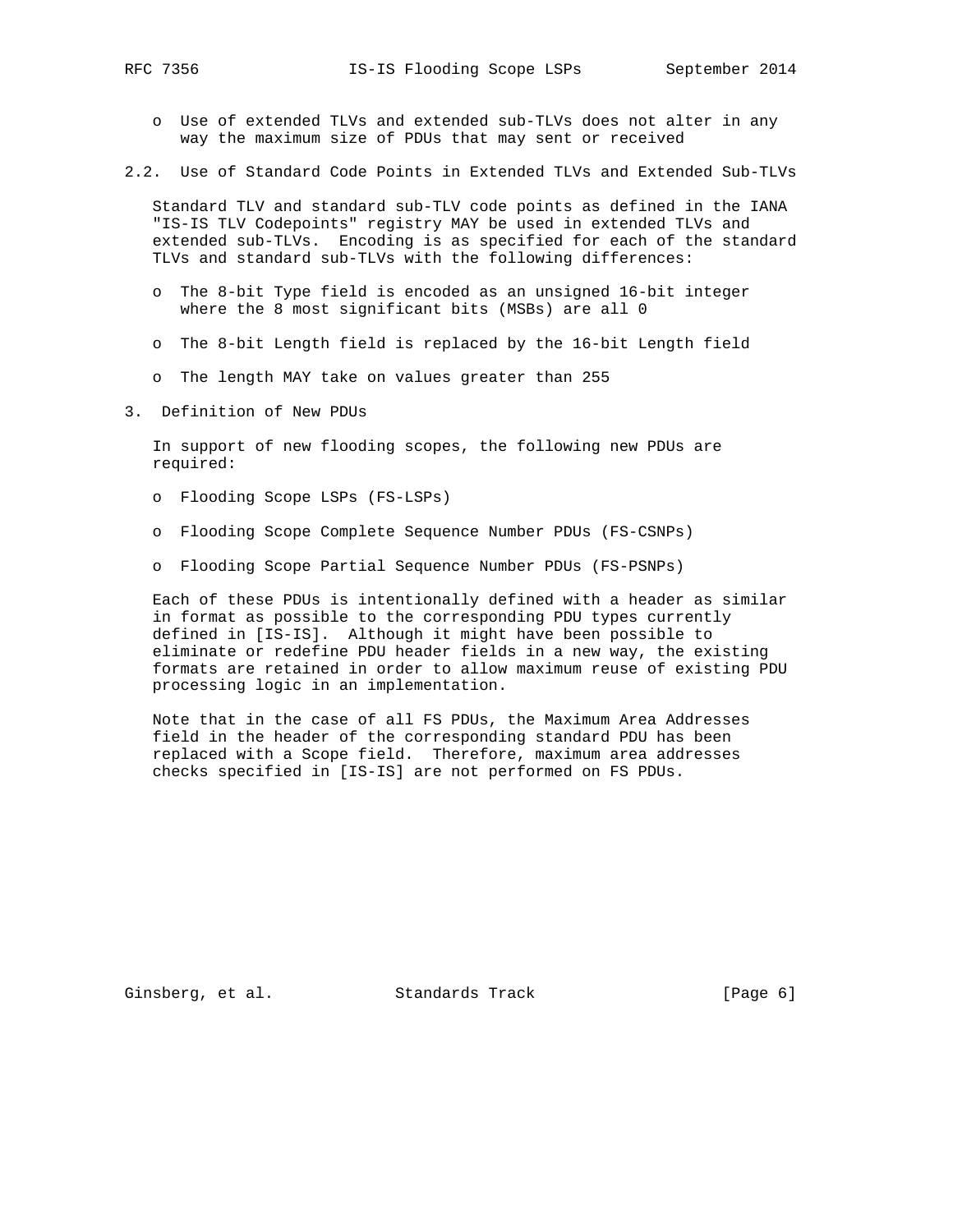# 3.1. Flooding Scoped LSP Format

An FS-LSP has the following format:

|           |                                                                           | No. of octets    |
|-----------|---------------------------------------------------------------------------|------------------|
|           | Intradomain Routeing<br>Protocol Discriminator<br>_______________________ | 1                |
|           | Length Indicator<br>--------------------------                            | 1                |
|           | Version/Protocol ID<br>Extension<br>----------------------+               | 1                |
|           | ID Length                                                                 | 1                |
|           | $R R R $ PDU Type<br>------------------------+                            | 1                |
| Version   | -----------------------                                                   | 1                |
| Reserved  | -------------------------                                                 | 1                |
| $P$ Scope |                                                                           | 1                |
|           | PDU Length<br>-----------------------                                     | 2                |
|           | Remaining Lifetime<br>-------------------------                           | 2                |
|           | FS LSP ID                                                                 | Length + 2<br>ID |
|           | Sequence Number<br>---------------------------                            | 4                |
| Checksum  | <br> ------------------                                                   | 2                |
|           | Reserved   LSPDBOL   IS Type                                              | 1                |
|           | : Variable-Length Fields :<br>------------------------+                   | Variable         |
|           |                                                                           |                  |

 Intradomain Routeing Protocol Discriminator: 0x83 (as defined in  $[IS-IS]$ ).

Length Indicator: Length of the fixed header in octets.

Version/Protocol ID Extension: 1

ID Length: As defined in [IS-IS].

Ginsberg, et al. Standards Track [Page 7]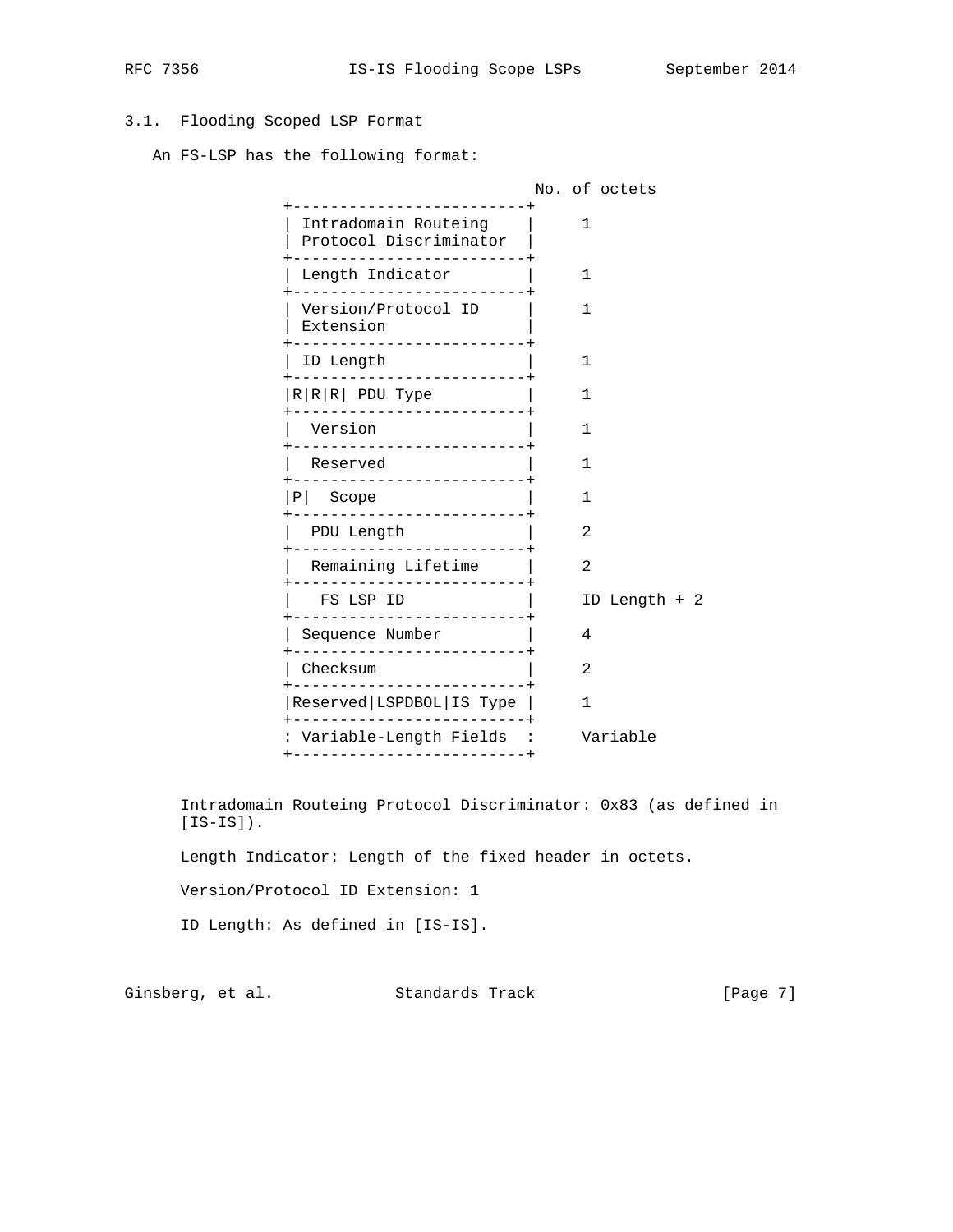PDU Type: 10 - Format as defined in [IS-IS].

Version: 1

Reserved: Transmitted as zero, ignored on receipt.

Scope: Bits 1-7 define the flooding scope.

 The value 0 is reserved and MUST NOT be used. Received FS-LSPs with a scope of 0 MUST be ignored and MUST NOT be flooded.

 P: Bit 8 - Priority Bit. If set to 1, this LSP SHOULD be flooded at high priority.

 Scopes (1 - 63) are reserved for use with standard TLVs and standard sub-TLVs.

 Scopes (64 - 127) are reserved for use with extended TLVs and extended sub-TLVs.

 PDU Length: Entire length of this PDU, in octets, including the header.

 Remaining Lifetime: Number of seconds before this FS-LSP is considered expired.

 FS LSP ID: The system ID of the source of the FS-LSP. One of the following two formats is used:

FS LSP ID Standard Format

| Source ID     | ID Length |
|---------------|-----------|
| Pseudonode ID |           |
| FS LSP Number |           |

FS LSP ID Extended Format

 +-------------------------+ | Source ID | ID Length +-------------------------+ | Extended FS LSP Number | 2 +-------------------------+

Ginsberg, et al. Standards Track (Page 8)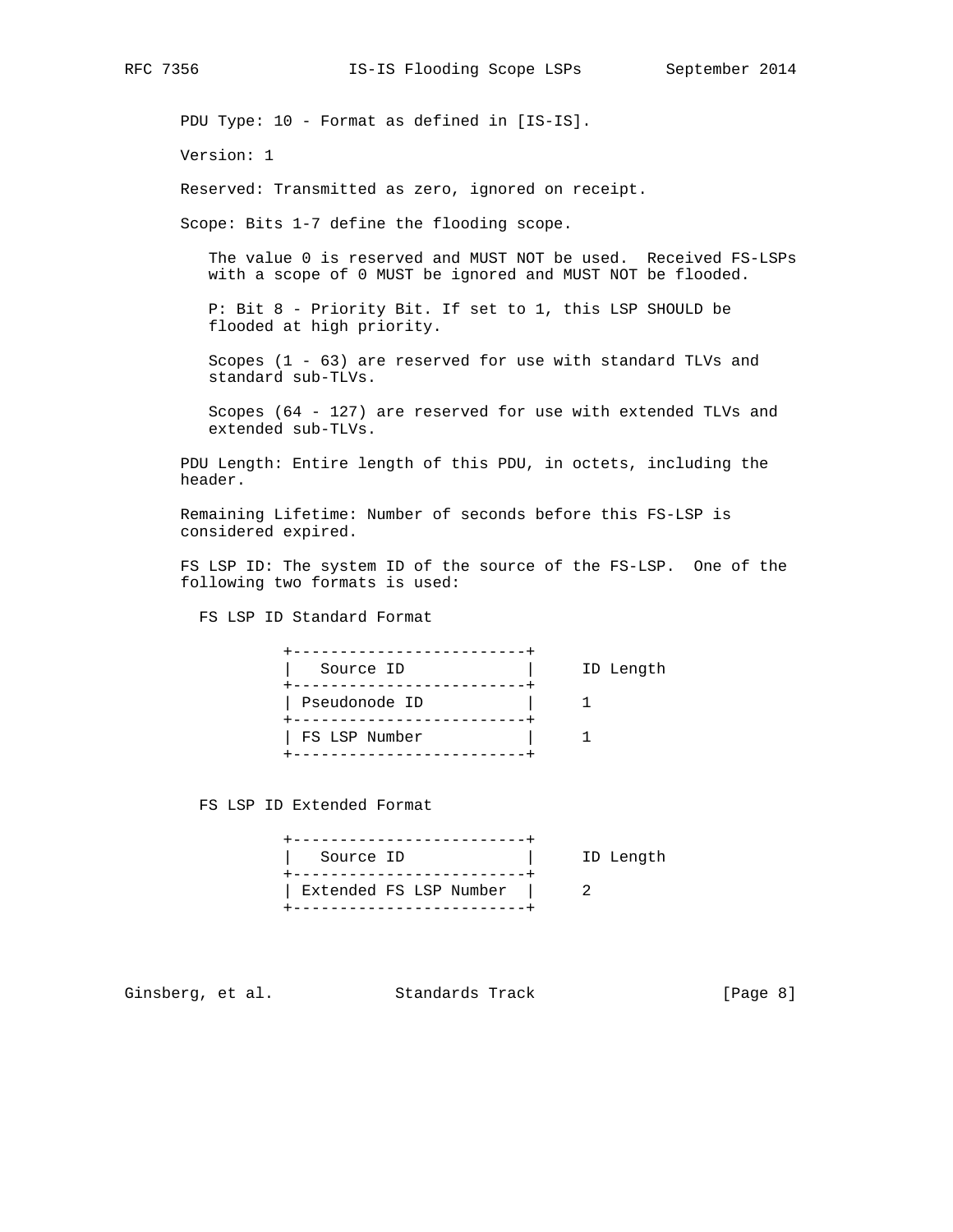Which format is used is specific to the scope and MUST be defined when the specific flooding scope is defined.

Sequence Number: Sequence number of this FS-LSP.

 Checksum: Checksum of contents of FS-LSP from the Source ID to the end. Checksum is computed as defined in [IS-IS].

Reserved/LSPDBOL/IS Type

 Bits 4-8 are reserved, which means they are transmitted as 0 and ignored on receipt.

 LSPDBOL: Bit 3 - A value of 0 indicates no FS-LSP Database Overload and a value of 1 indicates that the FS-LSP Database is overloaded. The overload condition is specific to FS-LSPs with the scope specified in the Scope field.

 IS Type: Bits 1 and 2. The type of Intermediate System as defined in [IS-IS].

 Variable-length fields that are allowed in an FS-LSP are specific to the defined scope.

Ginsberg, et al. Standards Track [Page 9]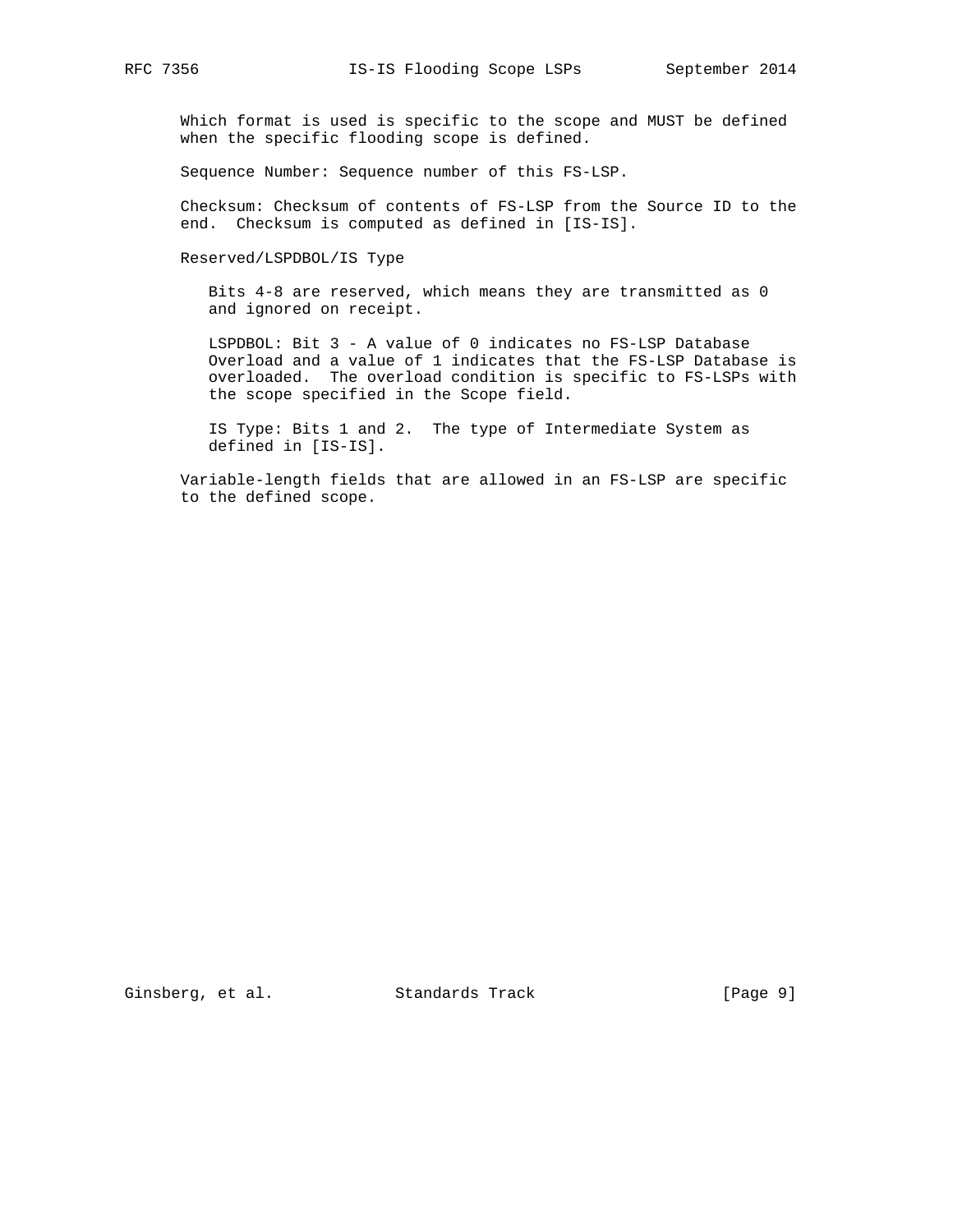# 3.2. Flooding Scoped CSNP Format

An FS-CSNP has the following format:

|                                                                |   | No. of octets  |  |
|----------------------------------------------------------------|---|----------------|--|
| Intradomain Routeing<br>Protocol Discriminator                 | 1 |                |  |
| Length Indicator                                               | 1 |                |  |
| Version/Protocol ID<br>Extension<br>-------------------------- | 1 |                |  |
| ID Length<br>--------------------------                        | 1 |                |  |
| $R R $ PDU Type                                                | 1 |                |  |
| Version<br>---------------------------                         | 1 |                |  |
| Reserved<br>__________________________                         | 1 |                |  |
| $R$ Scope                                                      | 1 |                |  |
| PDU Length                                                     | 2 |                |  |
| Source ID                                                      |   | ID Length $+1$ |  |
| Start FS-LSP ID<br>------------------------ <b>-</b>           |   | ID Length + 2  |  |
| End FS-LSP ID<br>--------------------------                    |   | ID Length $+2$ |  |
| : Variable-Length Fields :<br>+--------------------------      |   | Variable       |  |
|                                                                |   |                |  |

 Intradomain Routeing Protocol Discriminator: 0x83 (as defined in  $[IS-IS]$ .

Length Indicator: Length of the fixed header in octets.

Version/Protocol ID Extension: 1

ID Length: As defined in [IS-IS].

PDU Type: 11 - Format as defined in [IS-IS].

Version: 1

Ginsberg, et al. Standards Track [Page 10]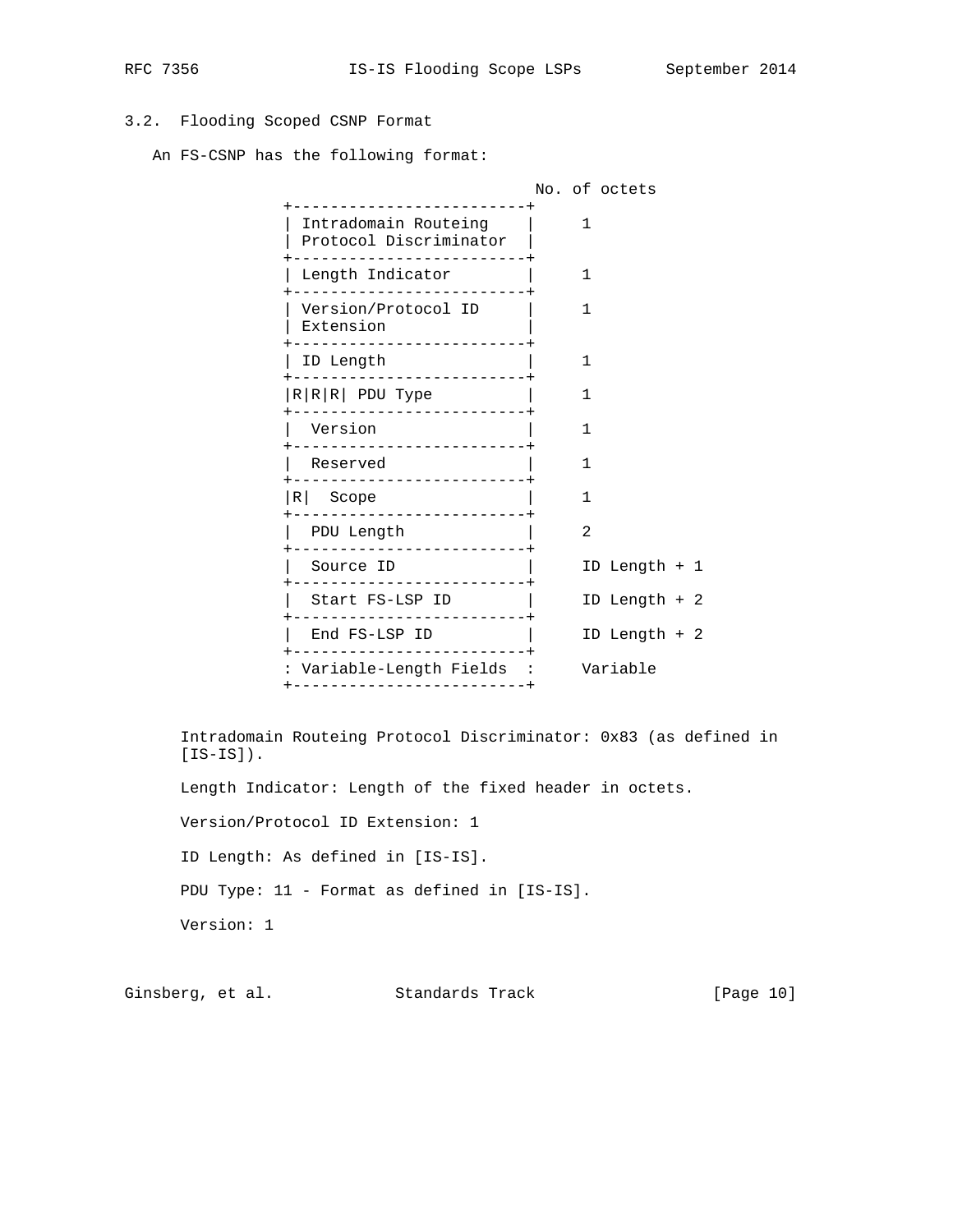Reserved: Transmitted as zero, ignored on receipt.

Scope: Bits 1-7 define the flooding scope.

 The value 0 is reserved and MUST NOT be used. Received FS- CSNPs with a scope of 0 MUST be ignored.

 Bit 8 is Reserved, which means it is transmitted as 0 and ignored on receipt.

 Scopes (1 - 63) are reserved for use with standard TLVs and standard sub-TLVs.

 Scopes (64 - 127) are reserved for use with extended TLV and extended sub-TLVs.

 PDU Length: Entire length of this PDU, in octets, including the header.

 Source ID: The system ID of the Intermediate System (with zero Circuit ID) generating this Sequence Number's PDU.

 Start FS-LSP ID: The FS-LSP ID of the first FS-LSP with the specified scope in the range covered by this FS-CSNP.

 End FS-LSP ID: The FS-LSP ID of the last FS-LSP with the specified scope in the range covered by this FS-CSNP.

 Variable-length fields that are allowed in an FS-CSNP are limited to those TLVs that are supported by standard CSNP.

Ginsberg, et al. Standards Track [Page 11]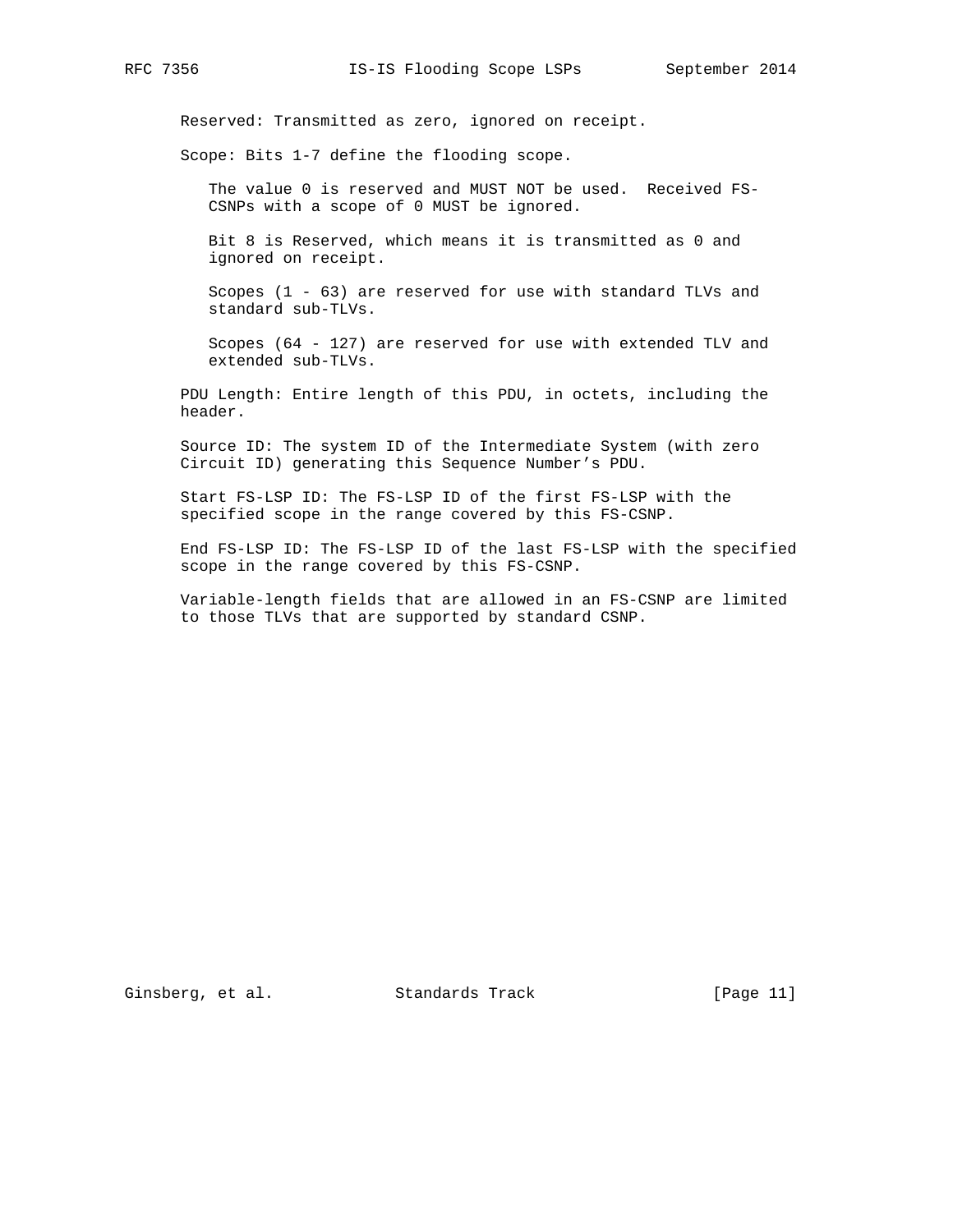# 3.3. Flooding Scope PSNP Format

An FS-PSNP has the following format:

|                                                           | No. of octets  |
|-----------------------------------------------------------|----------------|
| Intradomain Routeing<br>Protocol Discriminator            | 1              |
| Length Indicator                                          | 1              |
| Version/Protocol ID<br>Extension                          | 1              |
| ID Length                                                 | 1              |
| $R R $ PDU Type                                           | 1              |
| Version                                                   | 1              |
| Reserved<br>--------------                                | 1              |
| $ U $ Scope                                               | 1              |
| PDU Length<br>. _ _ _ _ _ _ _ _ _ _ _ _ _ _ _ _           | 2              |
| Source ID<br>______________________                       | ID Length $+1$ |
| Variable-Length Fields :<br>-------------------<br>$---+$ | Variable       |
|                                                           |                |

 Intradomain Routeing Protocol Discriminator: 0x83 (as defined in  $[IS-IS]$ ).

Length Indicator: Length of the fixed header in octets.

Version/Protocol ID Extension: 1

ID Length: As defined in [IS-IS].

PDU Type: 12 - Format as defined in [IS-IS].

Version: 1

Reserved: Transmitted as zero, ignored on receipt.

Ginsberg, et al. Standards Track [Page 12]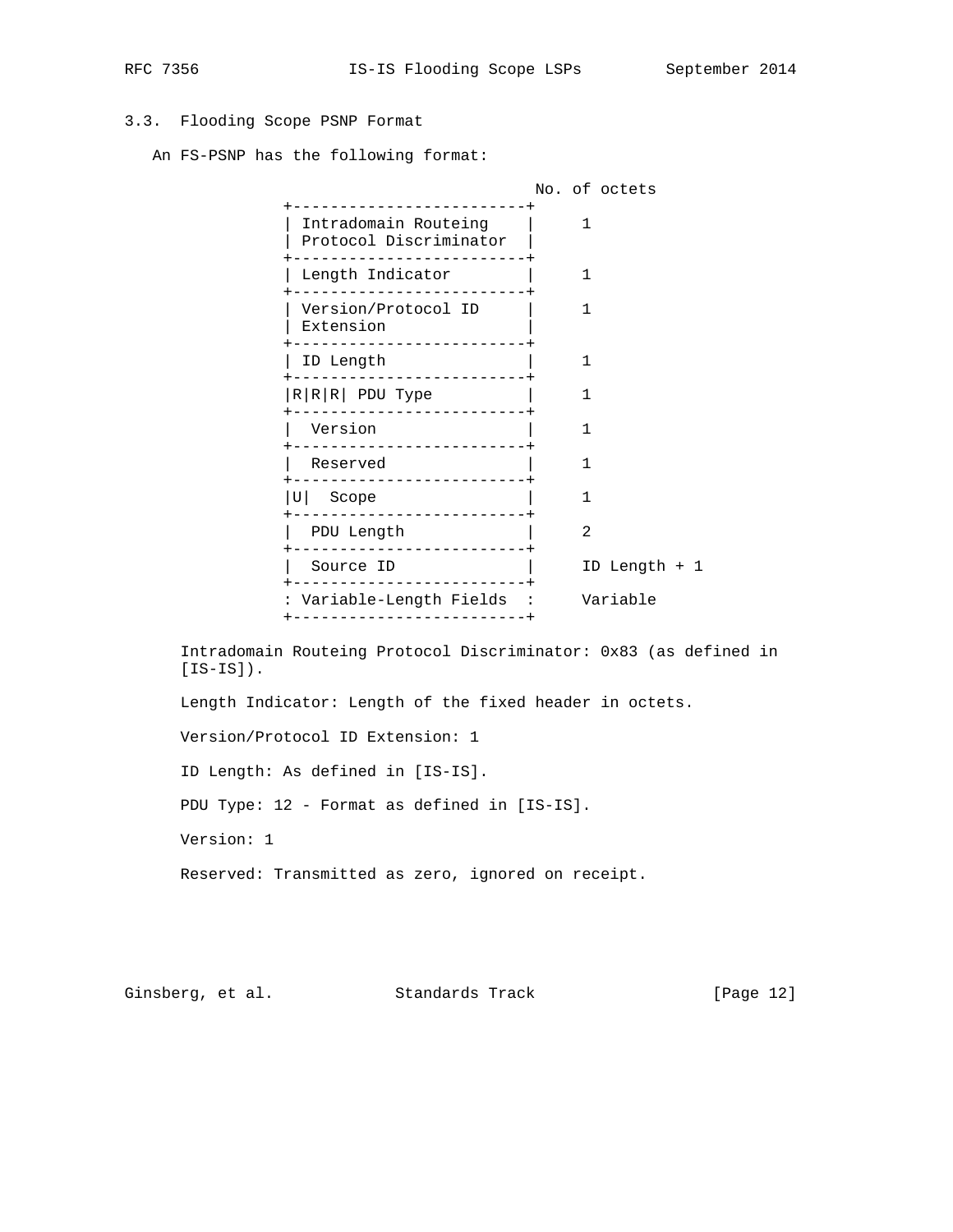Scope: Bits 1-7 define the flooding scope.

 The value 0 is reserved and MUST NOT be used. Received FS- PSNPs with a scope of 0 MUST be ignored.

 U: Bit 8 - A value of 0 indicates that the specified flooding scope is supported. A value of 1 indicates that the specified flooding scope is unsupported. When U = 1, variable-length fields other than authentication MUST NOT be included in the PDU.

 Scopes (1 - 63) are reserved for use with standard TLVs and standard sub-TLVs.

 Scopes (64 - 127) are reserved for use with extended TLVs and extended sub-TLVs.

 PDU Length: Entire length of this PDU, in octets, including the header.

 Source ID: The system ID of the Intermediate System (with zero Circuit ID) generating this Sequence Number's PDU.

 Variable-length fields that are allowed in an FS-PSNP are limited to those TLVs that are supported by standard PSNPs.

4. Flooding Scope Update Process Operation

 The Update Process, as defined in [IS-IS], maintains a Link State Database (LSDB) for each level supported. Each level-specific LSDB contains the full set of LSPs generated by all routers operating in that level-specific scope. The introduction of FS-LSPs creates additional LSDBs (FS-LSDBs) for each additional scope supported. The set of FS-LSPs in each FS-LSDB consists of all FS-LSPs generated by all routers operating in that scope. Therefore, there is an additional instance of the Update Process for each supported flooding scope.

 Operation of the scope-specific Update Process follows the Update Process specification in [IS-IS]. The circuit(s) on which FS-LSPs are flooded is limited to those circuits that are participating in the given scope. Similarly, the sending/receiving of FS-CSNPs and FS-PSNPs is limited to the circuits participating in the given scope.

 Consistent support of a given flooding scope on a circuit by all routers operating on that circuit is required.

Ginsberg, et al. Standards Track [Page 13]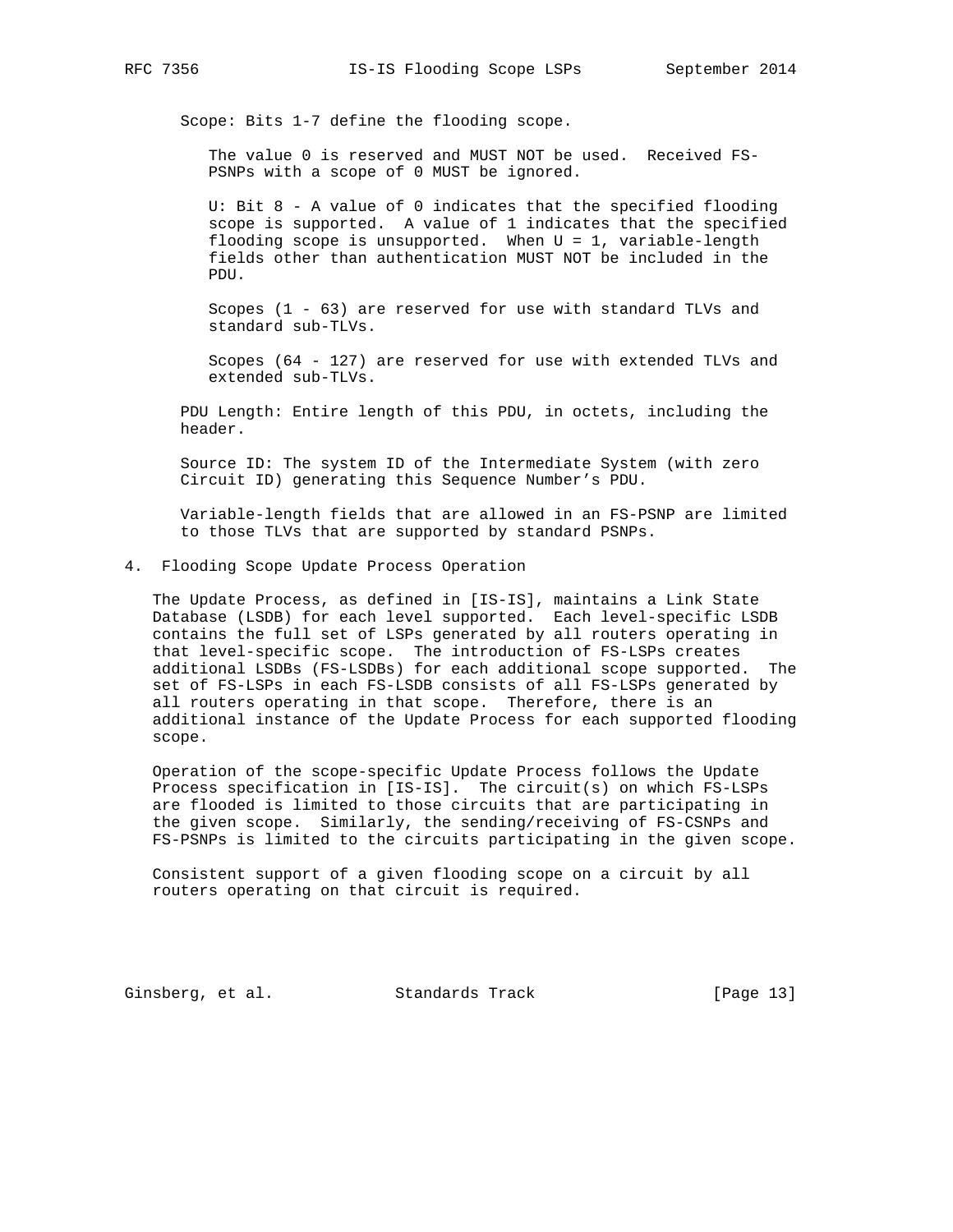### 4.1. Scope Types

 A flooding scope may be limited to a single circuit (circuit scope). Circuit scopes may be further limited by level (L1 Circuit Scope / L2 Circuit Scope).

 A flooding scope may be limited to all circuits enabled for L1 routing (area scope).

 A flooding scope may be limited to all circuits enabled for L2 routing (L2 subdomain scope).

 Additional scopes may be defined that include all circuits enabled for either L1 or L2 routing (domain scope).

### 4.2. Operation on Point-to-Point Circuits

 When a new adjacency is formed, synchronization of all FS-LSDBs supported on that circuit is required; therefore, FS-CSNPs for all supported scopes MUST be sent when a new adjacency reaches the UP state. The Send Receive Message (SRM) bit MUST be set for all FS-LSPs associated with the scopes supported on that circuit. Receipt of an FS-PSNP with the U bit equal to 1 indicates that the neighbor does not support that scope (although it does support FS PDUs). This MUST cause the SRM bit to be cleared for all FS-LSPs with the matching scope, which are currently marked for flooding on that circuit.

4.3. Operation on Broadcast Circuits

 FS PDUs are sent to the same destination address(es) as standard PDUs for the given protocol instance. For specification of the defined destination addresses, consult [IS-IS], [IEEEaq], [RFC6822], and [RFC6325].

 The Designated Intermediate System (DIS) for a broadcast circuit has the responsibility to generate periodic scope-specific FS-CSNPs for all supported scopes. A scope-specific DIS is NOT elected as all routers on a circuit MUST support a consistent set of flooding scopes.

 It is possible that a scope may be defined that is not level specific. In such a case, the DIS for each level enabled on a broadcast circuit MUST independently send FS PDUs for that scope to the appropriate level-specific destination address. This may result in redundant flooding of FS-LSPs for that scope.

Ginsberg, et al. Standards Track [Page 14]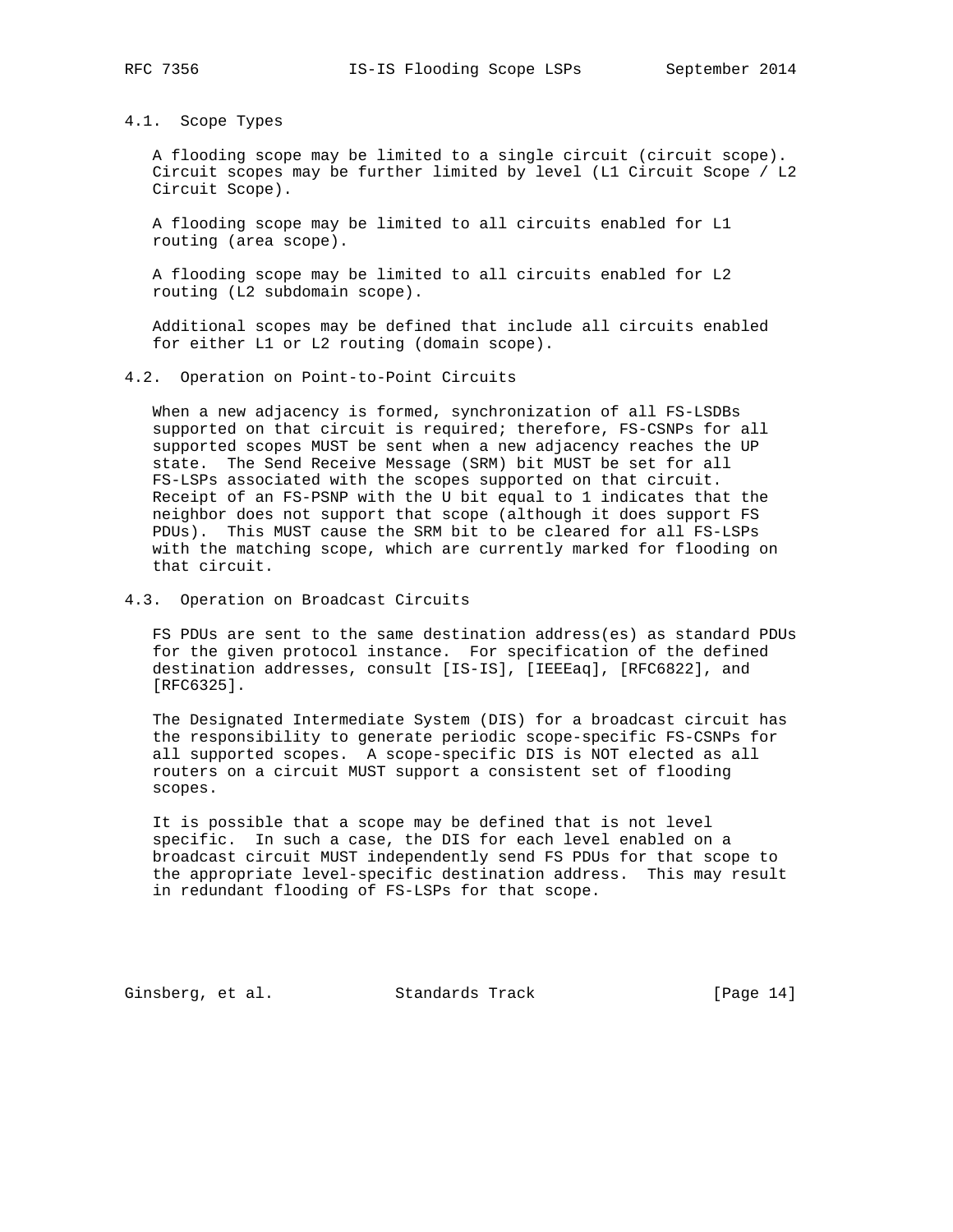## 4.4. Use of Authentication

 Authentication TLVs MAY be included in FS PDUs. When authentication is in use, the scope is first used to select the authentication configuration that is applicable. The authentication check is then performed as normal. Although scope-specific authentication MAY be used, sharing of authentication among multiple scopes and/or with the standard LSPs/CSNPs/PSNPs is considered sufficient.

### 4.5. Priority Flooding

 When the FS LSP ID Extended format is used, the set of LSPs generated by an IS may be quite large. It may be useful to identify those LSPs in the set that contain information of higher priority. Such LSPs will have the P bit set to 1 in the Scope field in the LSP header. Such LSPs SHOULD be flooded at a higher priority than LSPs with the P bit set to 0. This is a suggested behavior on the part of the originator of the LSP. When an LSP is purged, the original state of the P bit MUST be preserved.

#### 5. Deployment Considerations

 Introduction of new PDU types is incompatible with legacy implementations. Legacy implementations do not support the FS-specific Update process(es) and, therefore, flooding of the FS-LSPs throughout the defined scope is unreliable when not all routers in the defined scope support FS PDUs. Further, legacy implementations will likely treat the reception of an FS PDU as an error. Even when all routers in a given scope support FS PDUs, if not all routers in the flooding domain for a given scope support that scope, then flooding of the FS-LSPs may be compromised. When deploying a new flooding scope, correct operation therefore requires that both FS PDUs and the new scope be supported by all routers in the flooding domain of the new scope.

 The U bit in FS-PSNPs provides a means to suppress retransmissions of unsupported scopes. Routers that support FS PDUs SHOULD support the sending of PSNPs with the U bit equal to 1 when an FS-LSP is received with a scope that is unsupported. Routers that support FS PDUs SHOULD trigger management notifications when FS PDUs are received for unsupported scopes and when PSNPs with the U bit equal to 1 are received.

Ginsberg, et al. Standards Track [Page 15]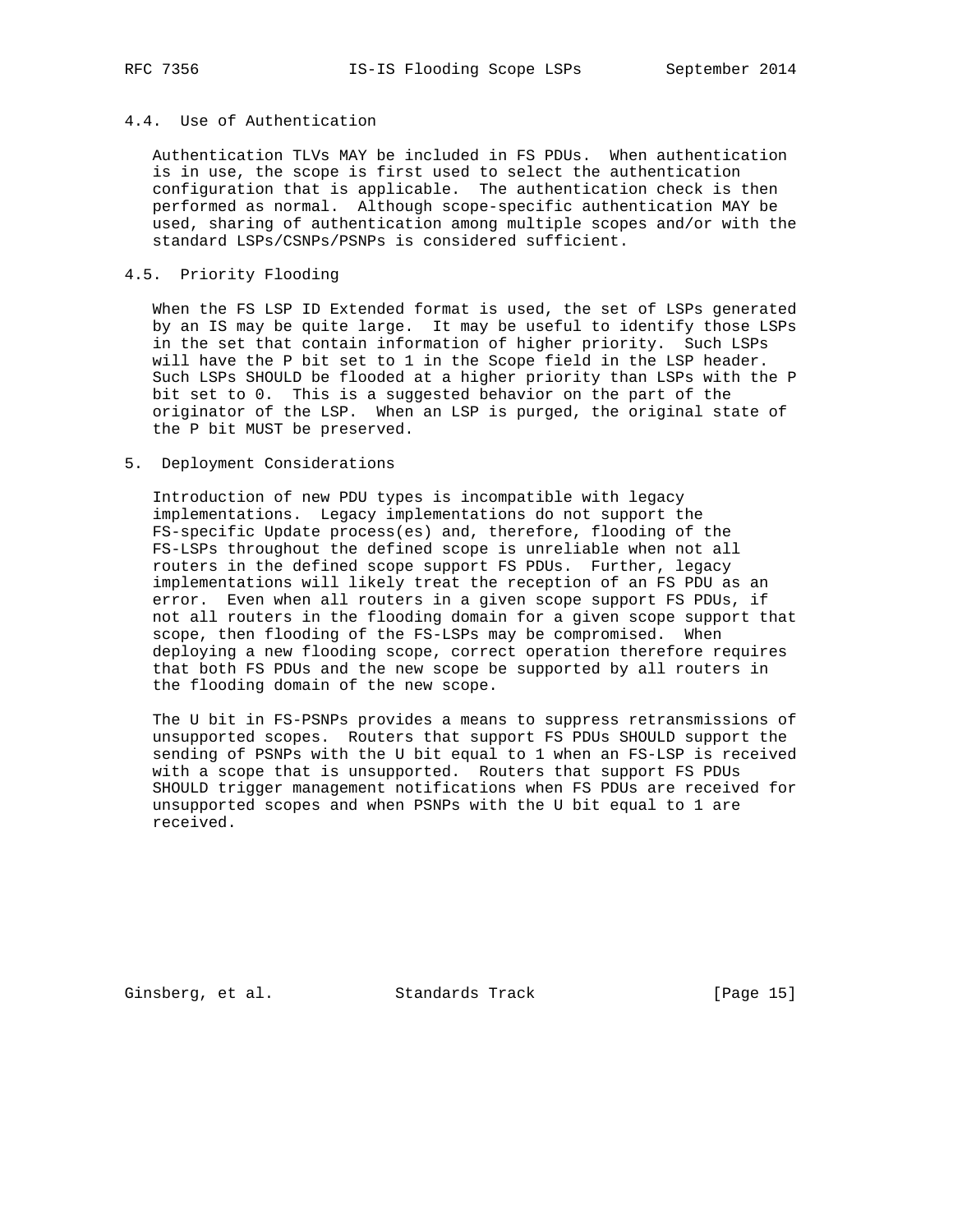- 
- 6. Graceful Restart Interactions

 [RFC5306] defines protocol extensions in support of graceful restart of a routing instance. Synchronization of all supported FS-LSDBs is required in order for database synchronization to be complete. This involves the use of additional T2 timers. Receipt of a PSNP with the U bit equal to 1 will cause FS-LSDB synchronization with that neighbor to be considered complete for that scope. See [RFC5306] for further details.

7. Multi-instance Interactions

 In cases where FS-PDUs are associated with a non-zero instance, the use of Instance Identifier TLVs (IID-TLVs) in FS-PDUs follows the rules for use in LSPs, CSNPs, and PSNPs as defined in [RFC6822].

8. Circuit Scope Flooding

This document defines four circuit scope flooding identifiers:

- o Level 1 Circuit Scope (L1CS) -- this uses standard TLVs and standard sub-TLVs
- o Level 2 Circuit Scope (L2CS) -- this uses standard TLVs and standard sub-TLVs
- o Extended Level 1 Circuit Scope (E-L1CS) -- this uses extended TLVs and extended sub-TLVs
- o Extended Level 2 Circuit Scope (E-L2CS) -- this uses extended TLVs and extended sub-TLVs

 FS-LSPs with the Scope field set to one of these values contain information specific to the circuit on which they are flooded. When received, such FS-LSPs MUST NOT be flooded on any other circuit. The FS LSP ID Extended format is used in these PDUs. The FS-LSDB associated with circuit scope FS-LSPs consists of the set of FS-LSPs that both have matching circuit scopes and are transmitted (locally generated) or received on a specific circuit.

 The set of TLVs that may be included in such FS-LSPs is specific to the given use case and is outside the scope of this document.

Ginsberg, et al. Standards Track [Page 16]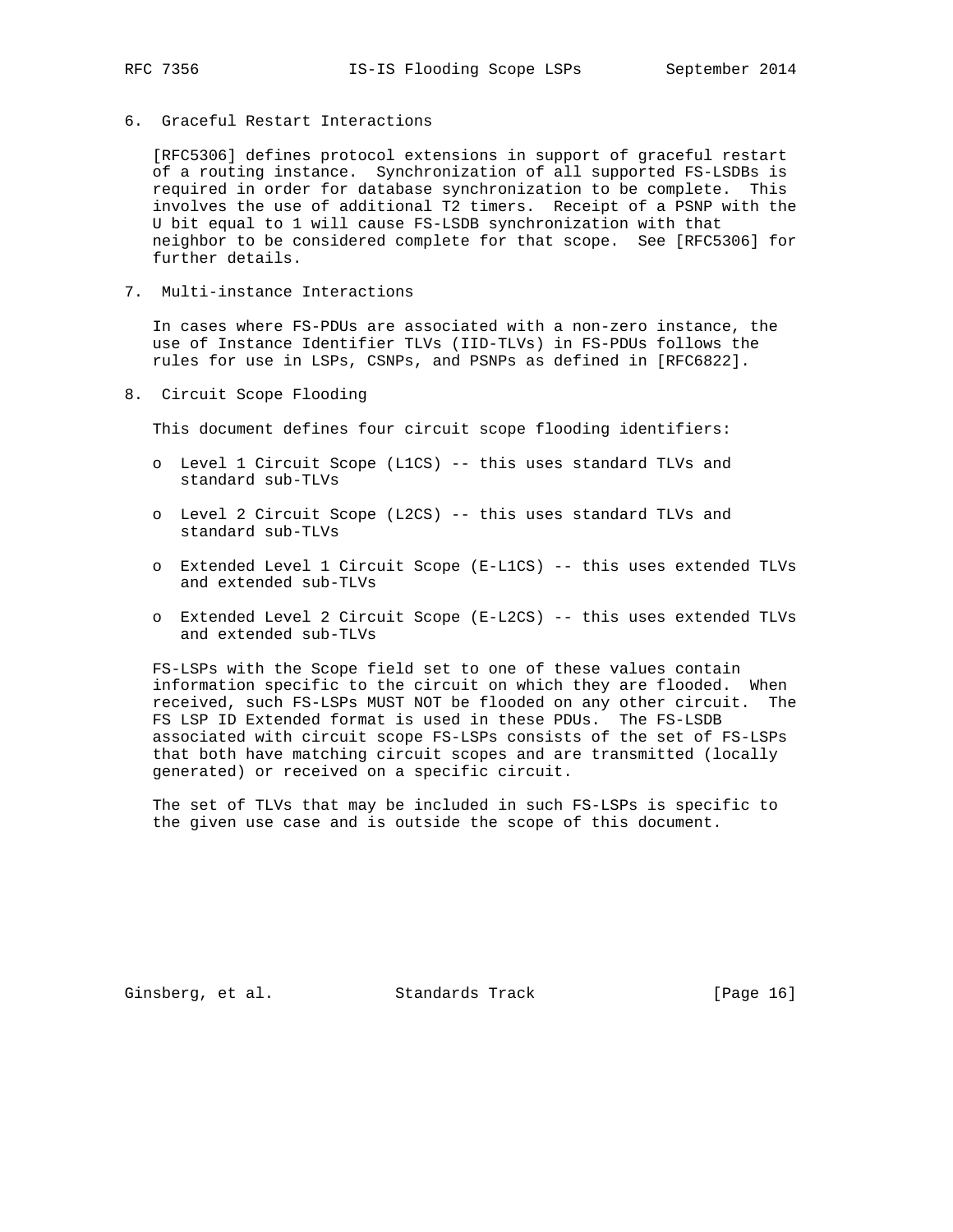### 9. Extending LSP Set Capacity

 The need for additional space in the set of LSPs generated by a single IS has been articulated in [RFC5311]. When legacy interoperability is not a requirement, the use of FS-LSPs meets that need without requiring the assignment of alias system-ids to a single IS. Four flooding scopes are defined for this purpose:

- o Level 1 Flooding Scope (L1FS) -- this uses standard TLVs and standard sub-TLVs
- o Level 2 Flooding Scope (L2FS) -- this uses standard TLVs and standard sub-TLVs
- o Extended Level 1 Flooding Scope (E-L1FS) -- this uses extended TLVs and extended sub-TLVs
- o Extended Level 2 Flooding Scope (E-L2FS) -- this uses extended TLVs and extended sub-TLVs

 L1FS and E-L1FS LSPs are flooded on all L1 circuits. L2FS and E-L2FS LSPs are flooded on all L2 circuits.

 The FS LSP ID Extended format is used in these PDUs. This provides 64 K of additional LSPs that may be generated by a single system at each level.

 LxFS and E-LxFS LSPs are used by the level-specific Decision Process (defined in [IS-IS]) in the same manner as standard LSPs (i.e., as additional information sourced by the same IS) subject to the following restrictions:

- o A valid version of standard LSP #0 from the same IS at the corresponding level MUST be present in the LSDB in order for the LxFS/E-LxFS set to be usable.
- o Information in an LxFS of E-LxFS LSP (e.g., IS-Neighbor information) that supports using the originating IS as a transit node MUST NOT be used when the Overload bit is set in the corresponding standard LSP #0.
- o TLVs that are restricted to standard LSP #0 MUST NOT appear in LxFS LSPs.

 There are no further restrictions as to what TLVs may be advertised in FS-LSPs.

Ginsberg, et al. Standards Track [Page 17]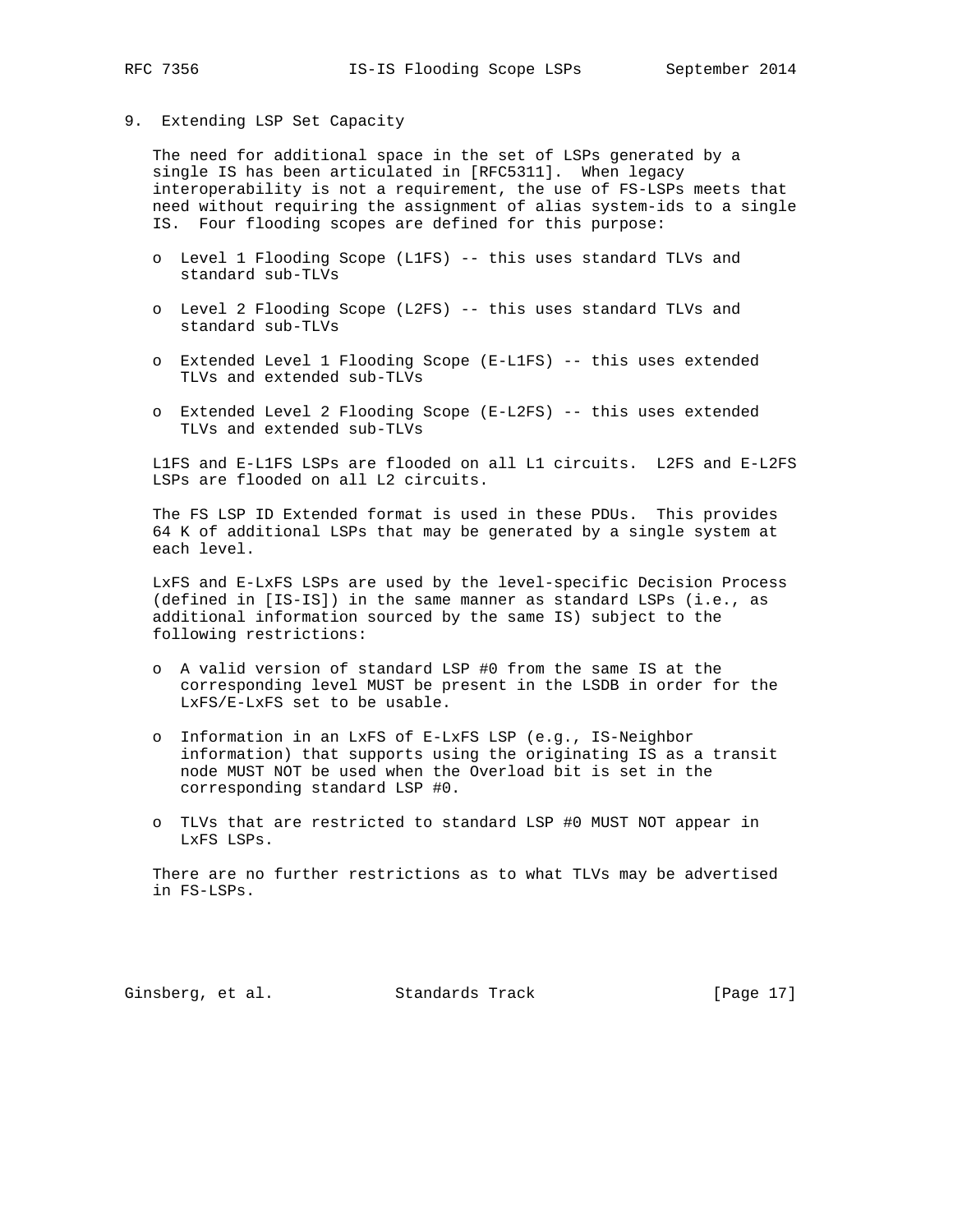#### 10. Domain Scope Flooding

 Existing support for flooding information throughout a domain (i.e., to L1 routers in all areas as well as to routers in the Level 2 subdomain) requires the use of leaking procedures between levels. For further details, see [RFC4971]. This is sufficient when the data being flooded throughout the domain consists of individual TLVs. If it is desired to retain the identity of the originating IS for the complete contents of a PDU, then support for flooding the unchanged PDU is desirable. This document, therefore, defines two flooding scopes in support of domain flooding. FS-LSPs with this scope MUST be flooded on all circuits regardless of what level(s) is supported on that circuit.

- o Domain Flooding Scope (DFS) -- this uses standard TLVs and standard sub-TLVs
- o Extended Domain Flooding Scope (E-DFS) -- this uses extended TLVs and extended sub-TLVs

The FS LSP ID Extended format is used in these PDUs.

 Use of information in FS-LSPs for a given scope depends on determining the reachability to the IS originating the FS-LSP. This presents challenges for FS-LSPs with domain scopes because no single IS has the full view of the topology across all areas. It is, therefore, necessary for the originator of domain scope DSFS and E-DSFS LSPs to advertise an identifier that will allow an IS who receives such an FS-LSP to determine whether the source of the FS-LSP is currently reachable. The identifier required depends on what "address-families" are being advertised.

 When IS-IS is deployed in support of Layer 3 routing for IPv4 and/or IPv6, then FS-LSP #0 with domain scope MUST include at least one of the following TLVs:

- o IPv4 Traffic Engineering Router ID (TLV 134)
- o IPv6 Traffic Engineering Router ID (TLV 140)

 When IS-IS is deployed in support of Layer 2 routing, current standards (e.g., [RFC6325]) only support a single area. Therefore, domain scope is not yet applicable. When the Layer 2 standards are updated to include multi-area support, the identifiers that can be used to support inter-area reachability will be defined -- at which point the use of domain scope for Layer 2 can be fully defined.

Ginsberg, et al. Standards Track [Page 18]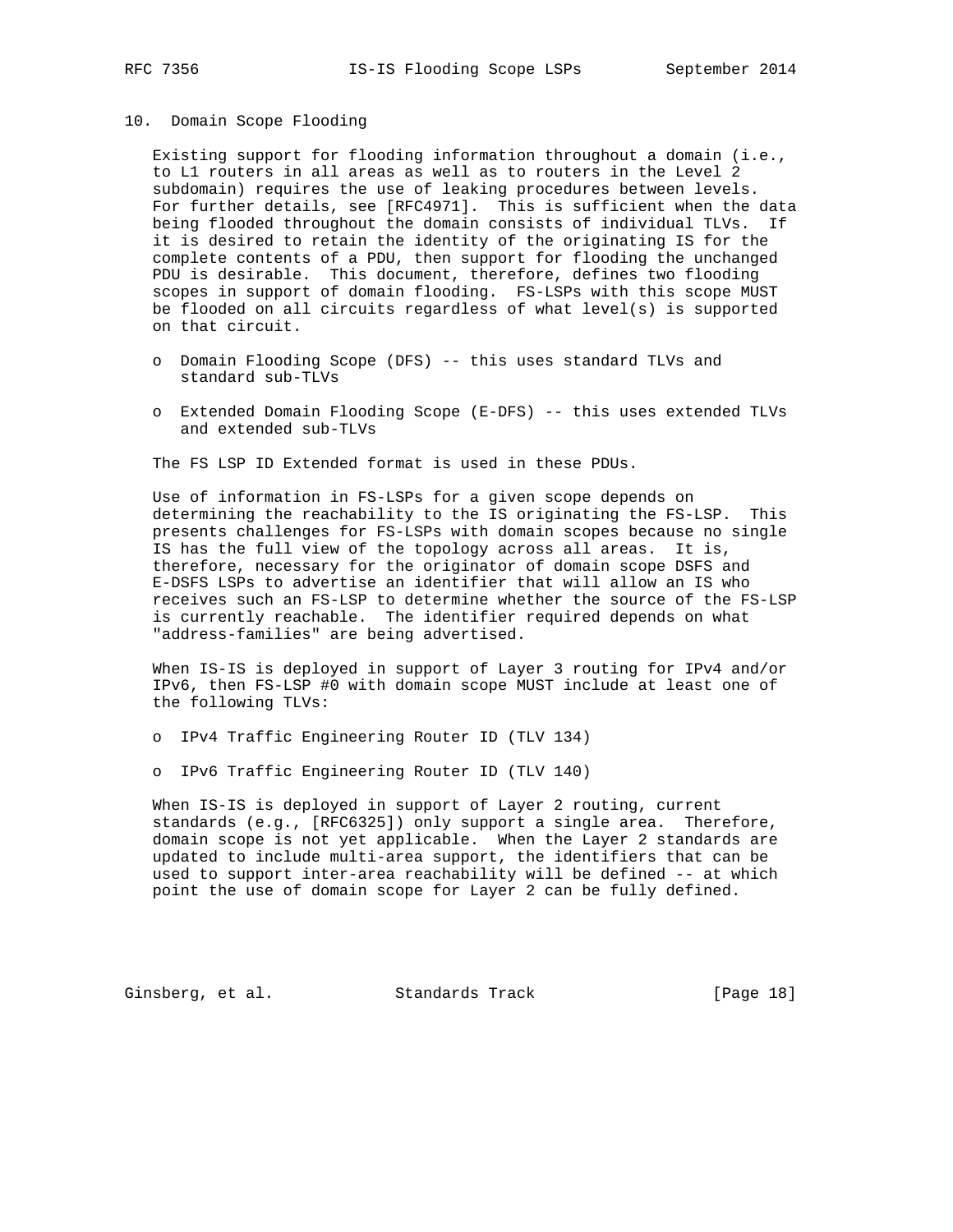11. Announcing Support for Flooding Scopes

 Announcements of support for flooding scope may be useful in validating that full support has been deployed and/or in isolating the reasons for incomplete flooding of FS-LSPs for a given scope.

 ISs supporting FS-PDUs MAY announce supported scopes in IIH PDUs. To do so, a new TLV is defined.

```
 Scope Flooding Support
Type: 243
Length: 1 - 127
Value
```
 No. of octets +----------------------+ |R| Supported Scope | 1

 +----------------------+ the state of the state of the state of the state of the state of the state of the +----------------------+ |R| Supported Scope | 1 +----------------------+

> A list of the circuit scopes supported on this circuit and other non-circuit-flooding scopes supported.

R bit MUST be 0 and is ignored on receipt.

 In a Point-to-Point IIH, L1, L2, domain, and all circuit scopes MAY be advertised.

 In Level 1 LAN IIHs, L1, domain, and L1 Circuit Scopes MAY be advertised. L2 Scopes and L2 Circuit Scopes MUST NOT be advertised.

 In Level 2 LAN IIHs, L2, domain, and L2 Circuit Scopes MAY be advertised. L1 Scopes and L1 Circuit Scopes MUST NOT be advertised.

 Information in this TLV MUST NOT be considered in adjacency formation.

 Whether information in this TLV is used to determine when FS-LSPs associated with a locally supported scope are flooded is an implementation choice.

Ginsberg, et al. Standards Track [Page 19]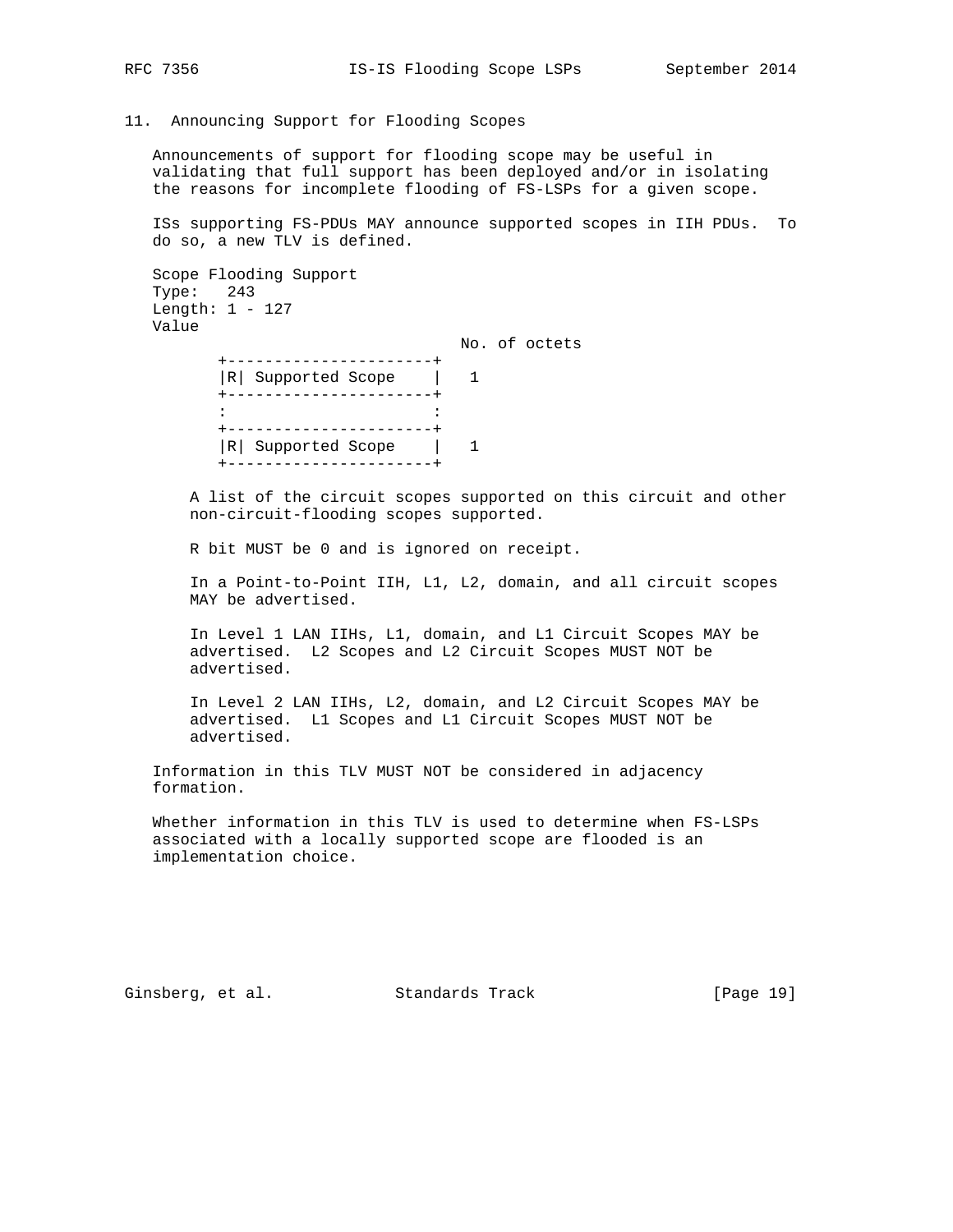## 12. IANA Considerations

 This document includes the definition of three new PDU types that are reflected in the "IS-IS PDU Registry".

Value Description

| 1 N | FS-LSP    |
|-----|-----------|
| 11  | FS-CSNP   |
| 12  | $FS-PSNP$ |

 A new IANA registry has been created to control the assignment of scope identifiers in FS-PDUs. The registration procedure is "Expert Review" as defined in [RFC5226]. The registry name is "LSP Flooding Scope Identifier Registry". A scope identifier is a number from 1-127, inclusive. Values 1 - 63 are reserved for PDUs that use standard TLVs and standard sub-TLVs. Values 64 - 127 are reserved for PDUs that use extended TLVs and extended sub-TLVs. The list of Hello PDUs in which support for a given scope MAY be announced (using Scope Flooding Support TLV) is specified for each defined scope.

The following scope identifiers are defined by this document.

|                |                                                                     | FS LSP ID Format/ IIH Announce |                 |   |
|----------------|---------------------------------------------------------------------|--------------------------------|-----------------|---|
|                | Value Description                                                   | TLV Format                     | P2P L1LAN L2LAN |   |
| 1              | Level 1 Circuit Flooding Scope Extended/Standard Y                  |                                | Y               | N |
| 2              | Level 2 Circuit Flooding Scope Extended/Standard Y                  |                                | N               | Y |
| 3              | Level 1 Flooding Scope                                              | Extended/Standard Y            | Υ               | N |
| $\overline{4}$ | Level 2 Flooding Scope                                              | Extended/Standard Y            | N               | Υ |
| 5              | Domain Flooding Scope                                               | Extended/Standard Y            | Υ               | Υ |
|                | $(6-63)$ Unassigned                                                 |                                |                 |   |
| 64             | Level 1 Circuit Flooding Scope Extended/Extended Y                  |                                | Y               | N |
| 65             | Level 2 Circuit Flooding Scope Extended/Extended Y                  |                                | N               | Y |
| 66             | Level 1 Flooding Scope                                              | Extended/Extended Y            | Y               | N |
| 67             | Level 2 Flooding Scope                                              | Extended/Extended Y            | N               | Y |
| 68             | Domain Flooding Scope                                               | Extended/Extended Y            | Υ               | Υ |
|                | (69-127) Unassigned                                                 |                                |                 |   |
|                | The definition of a now IC IC TILL is maticated in the UIC IC TUILL |                                |                 |   |

 The definition of a new IS-IS TLV is reflected in the "IS-IS TLV Codepoints" registry:

|  | Value Name                 |       | IIH LSP SNP Purge |
|--|----------------------------|-------|-------------------|
|  |                            |       |                   |
|  | 243 Scope Flooding Support | Y N N |                   |

Ginsberg, et al. Standards Track [Page 20]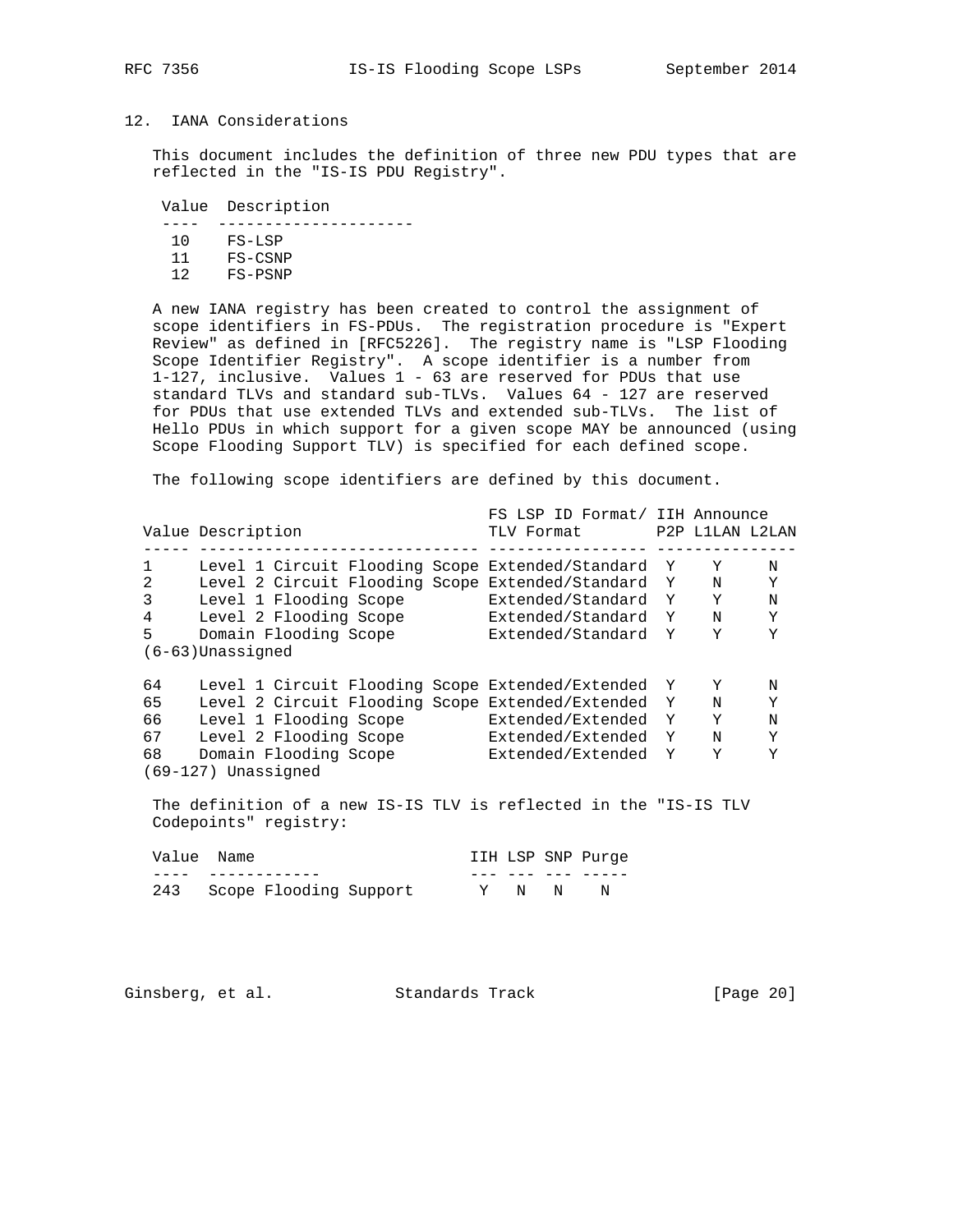The IANA "IS-IS TLV Codepoints" registry has been extended to allow definition of codepoints less than or equal to 65535. Codepoints greater than 255 can only be used in PDUs designated to support extended TLVs. This registry has also been updated to point to this document as a reference (in addition to [RFC3563] and [RFC6233]).

13. Security Considerations

 Security concerns for IS-IS are addressed in [IS-IS], [RFC5304], and [RFC5310].

 The new PDUs introduced are subject to the same security issues associated with their standard LSP/CSNP/PSNP counterparts. To the extent that additional PDUs represent additional load for routers in the network, this increases the opportunity for denial-of-service attacks.

14. Acknowledgements

 The authors wish to thank Ayan Banerjee, Donald Eastlake, Hannes Gredler, and Mike Shand for their comments.

- 15. References
- 15.1. Normative References
	- [IEEEaq] IEEE, "Standard for Local and metropolitan area networks -- Media Access Control (MAC) Bridges and Virtual Bridged Local Area Networks -- Amendment 20: Shortest Path Bridging", IEEE Std 802.1aq-2012, June 2012.
	- [IS-IS] ISO/IEC 10589:2002, Second Edition, "Information technology -- Telecommunications and information exchange between systems -- Intermediate System to Intermediate System intradomain routeing information exchange protocol for use in conjunction with the protocol for providing the connectionless-mode network service (ISO 8473)", 2002.
	- [RFC2119] Bradner, S., "Key words for use in RFCs to Indicate Requirement Levels", BCP 14, RFC 2119, March 1997.
	- [RFC4971] Vasseur, JP., Shen, N., and R. Aggarwal, "Intermediate System to Intermediate System (IS-IS) Extensions for Advertising Router Information", RFC 4971, July 2007.
	- [RFC5226] Narten, T. and H. Alvestrand, "Guidelines for Writing an IANA Considerations Section in RFCs", BCP 26, RFC 5226, May 2008.

Ginsberg, et al. Standards Track [Page 21]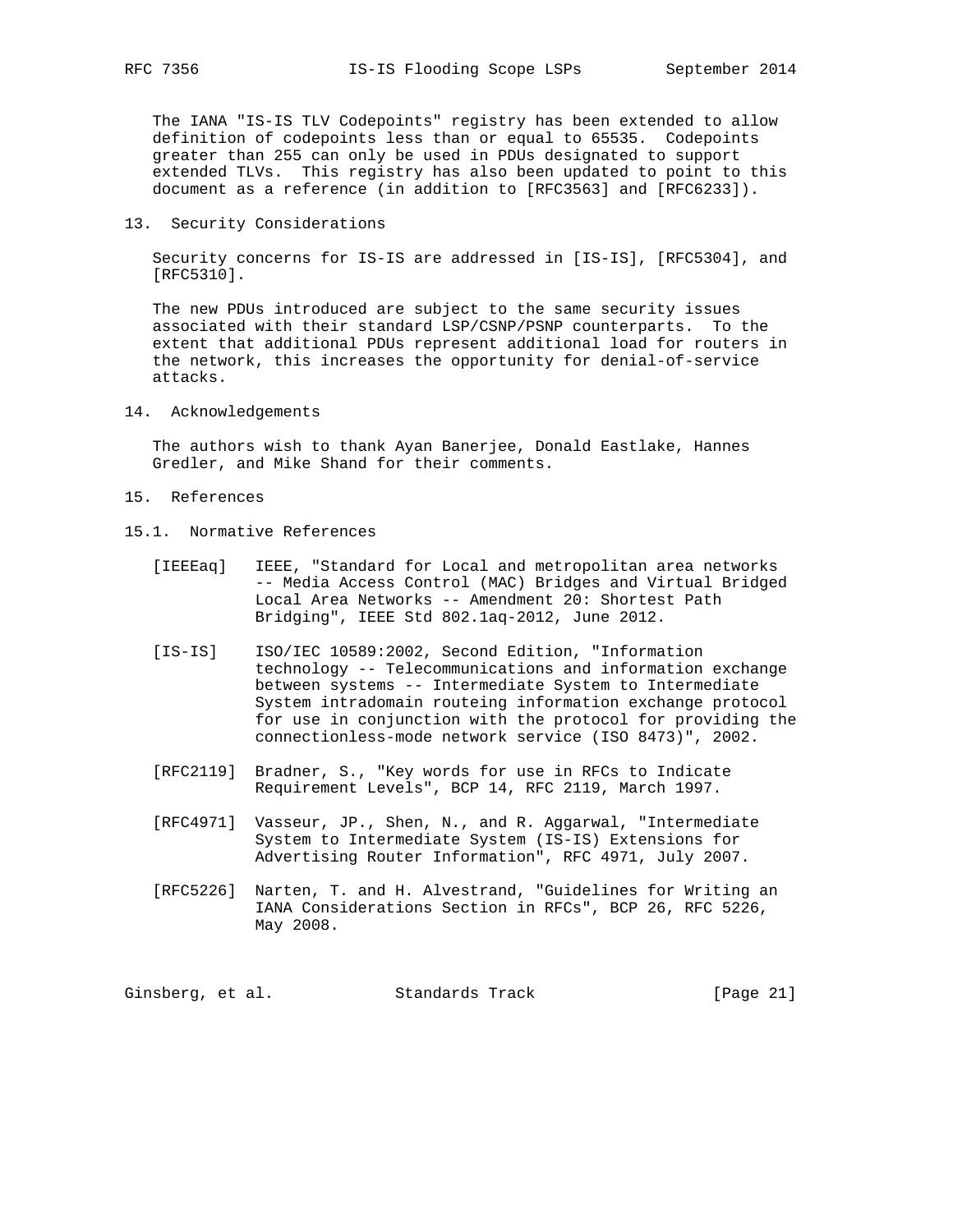- [RFC5304] Li, T. and R. Atkinson, "IS-IS Cryptographic Authentication", RFC 5304, October 2008.
- [RFC5305] Li, T. and H. Smit, "IS-IS Extensions for Traffic Engineering", RFC 5305, October 2008.
- [RFC5306] Shand, M. and L. Ginsberg, "Restart Signaling for IS-IS", RFC 5306, October 2008.
- [RFC5310] Bhatia, M., Manral, V., Li, T., Atkinson, R., White, R., and M. Fanto, "IS-IS Generic Cryptographic Authentication", RFC 5310, February 2009.
- [RFC6822] Previdi, S., Ginsberg, L., Shand, M., Roy, A., and D. Ward, "IS-IS Multi-Instance", RFC 6822, December 2012.
- 15.2. Informative References
	- [RFC3563] Zinin, A., "Cooperative Agreement Between the ISOC/IETF and ISO/IEC Joint Technical Committee 1/Sub Committee 6 (JTC1/SC6) on IS-IS Routing Protocol Development", RFC 3563, July 2003.
	- [RFC5311] McPherson, D., Ginsberg, L., Previdi, S., and M. Shand, "Simplified Extension of Link State PDU (LSP) Space for IS-IS", RFC 5311, February 2009.
	- [RFC6233] Li, T. and L. Ginsberg, "IS-IS Registry Extension for Purges", RFC 6233, May 2011.
	- [RFC6325] Perlman, R., Eastlake, D., Dutt, D., Gai, S., and A. Ghanwani, "Routing Bridges (RBridges): Base Protocol Specification", RFC 6325, July 2011.
	- [RFC7176] Eastlake, D., Senevirathne, T., Ghanwani, A., Dutt, D., and A. Banerjee, "Transparent Interconnection of Lots of Links (TRILL) Use of IS-IS", RFC 7176, May 2014.

Ginsberg, et al. Standards Track [Page 22]